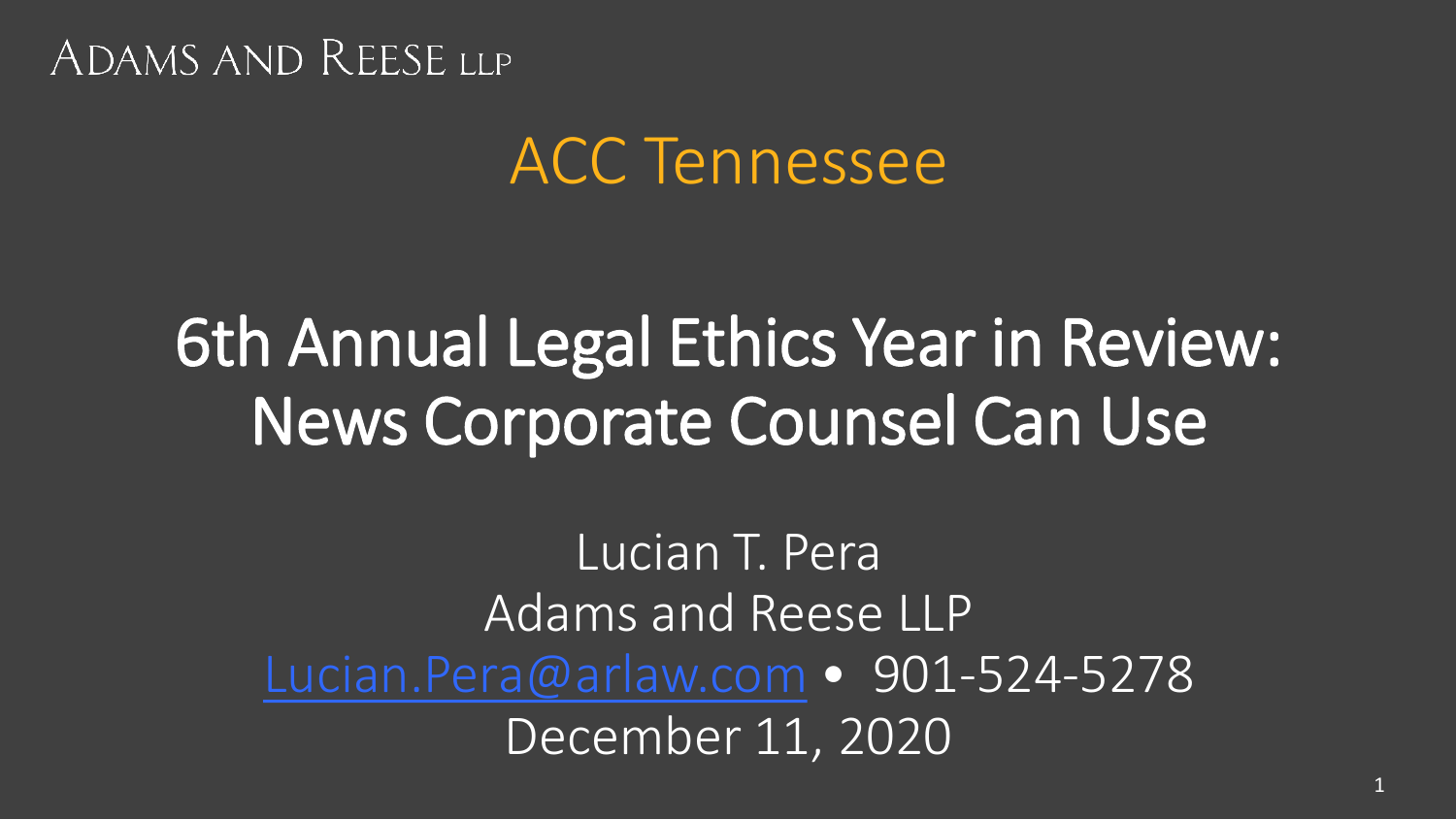Today's Program

### The Legal Ethics Year in Review:

*The Top 10 Developments of the Last Year in Ethics and Lawyering for Corporate Counsel*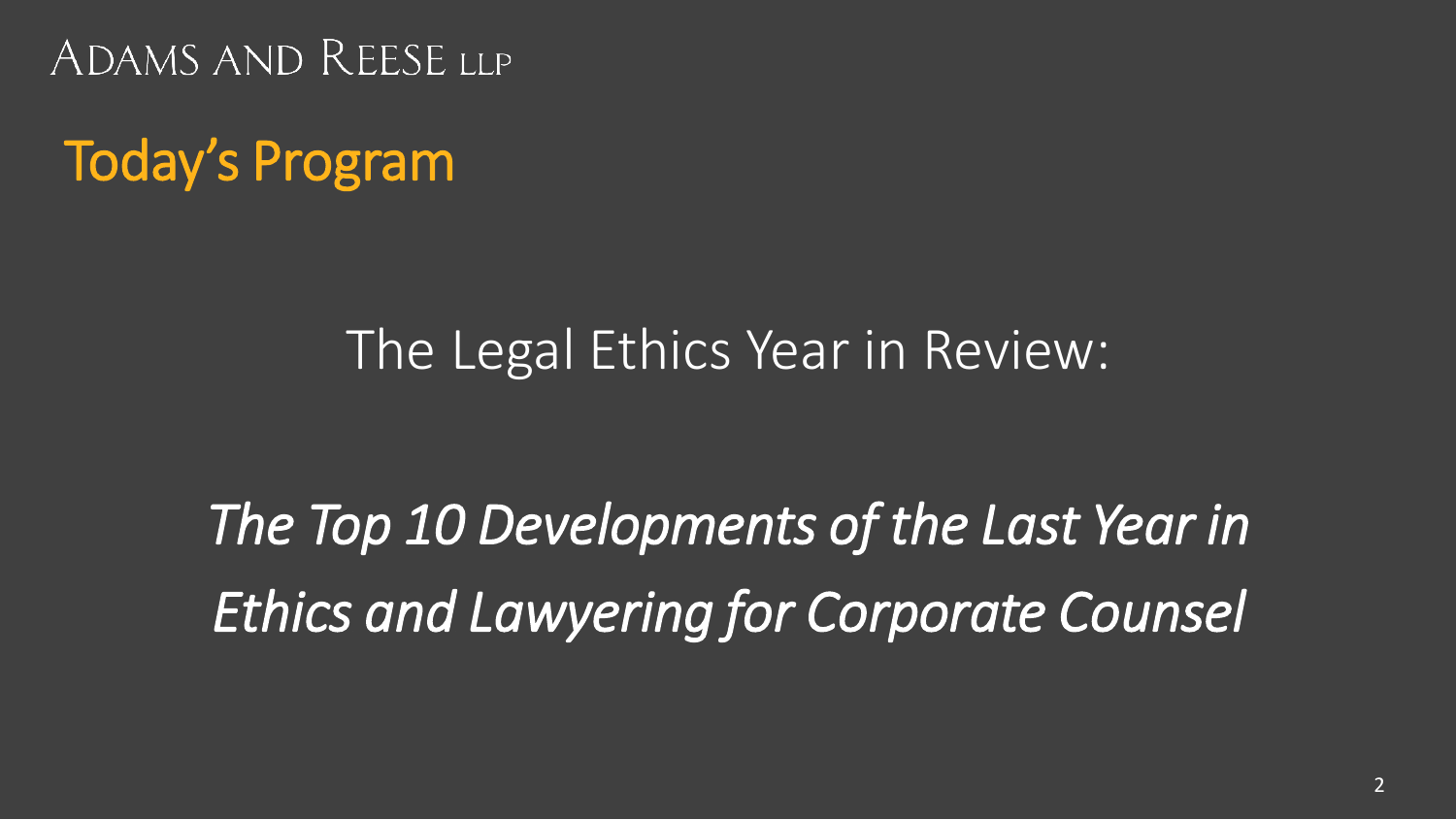Today's Program

# Materials available at: https://arwebserver.arlaw.com/acc.zip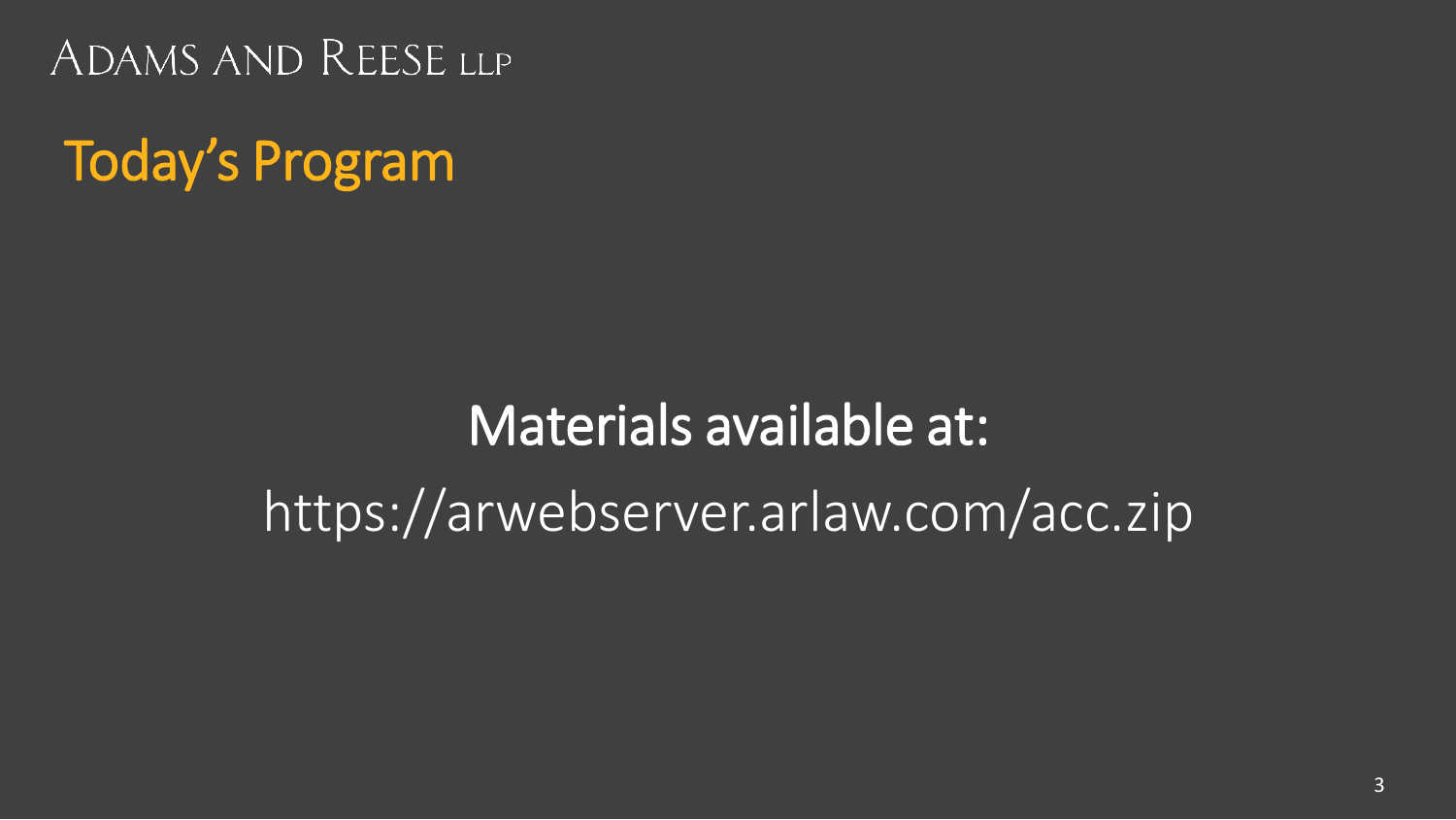# The Top 10 Developments of the Last Year

### 10. A few small Tennessee repairs

(Tennessee lawyer regulation tweaks)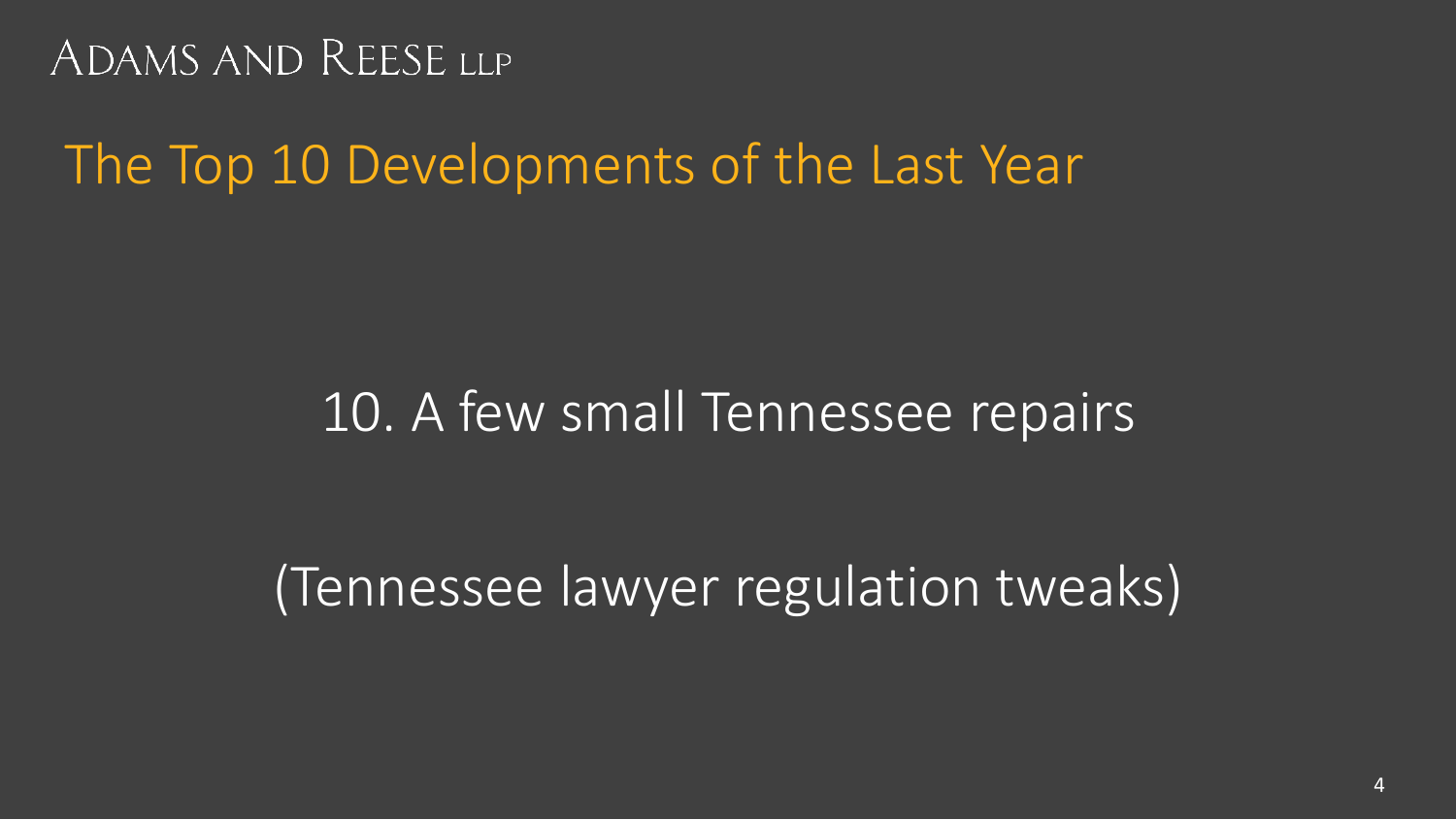# 10. A few small Tennessee repairs

Tennessee Supreme Court lawyer regulation tweaks

- New rule allows "permanent disbarment" (Order, No. ADM2019-01685 (Tenn. Jan. 23, 2020))
- Lawyer updates with BPR and payments go electronic (Order, No. ADM2018-02186 (April 20, 2020))
- IOLTA trust account notices go electronic (Order, No. ADM2018-0218 (April 20, 2020))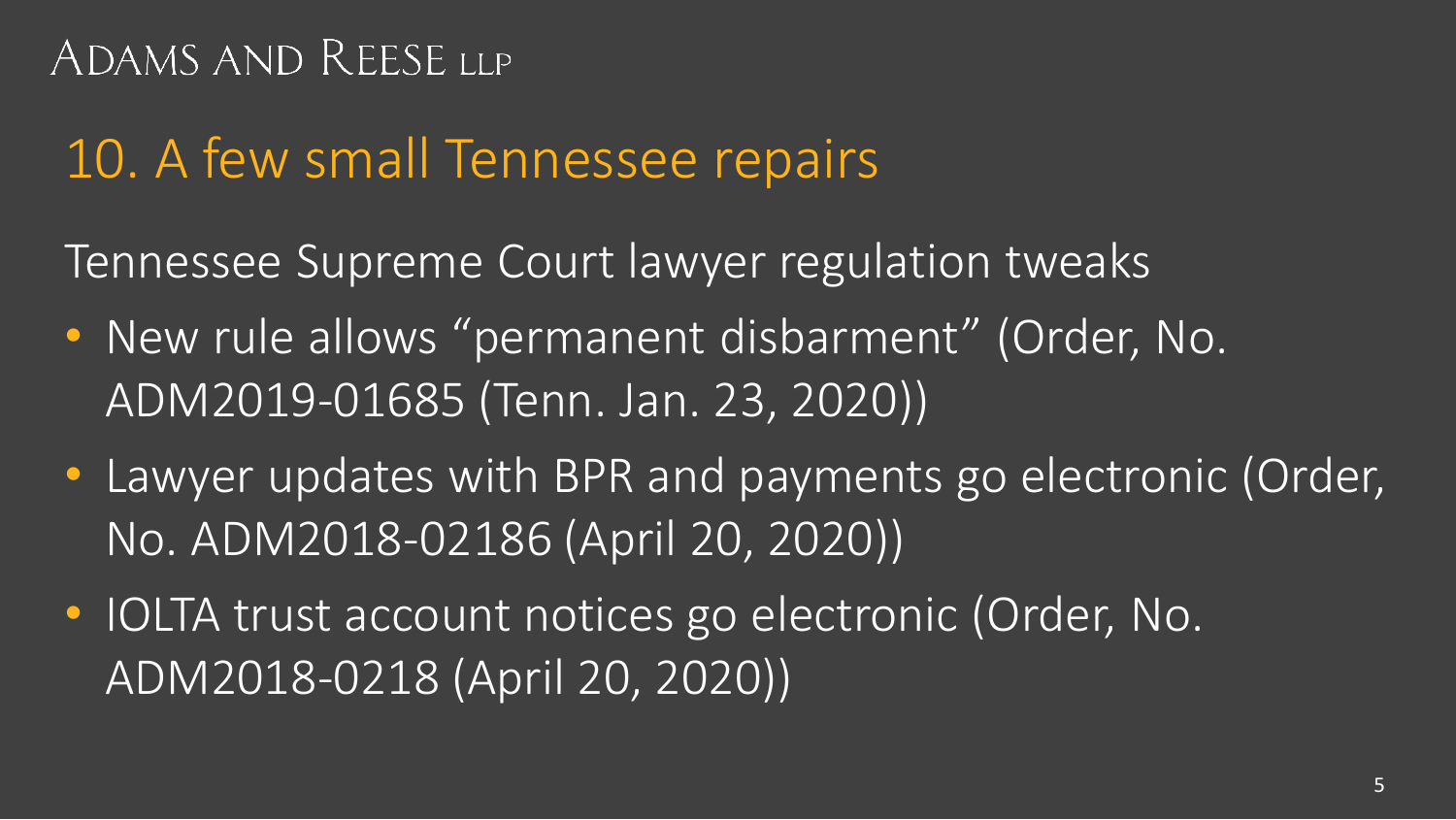### The Top 10 Developments of the Last Year

### 9. Is there a "butt-in-seat" issue problem?

(The UPL issues of lawyers working remotely)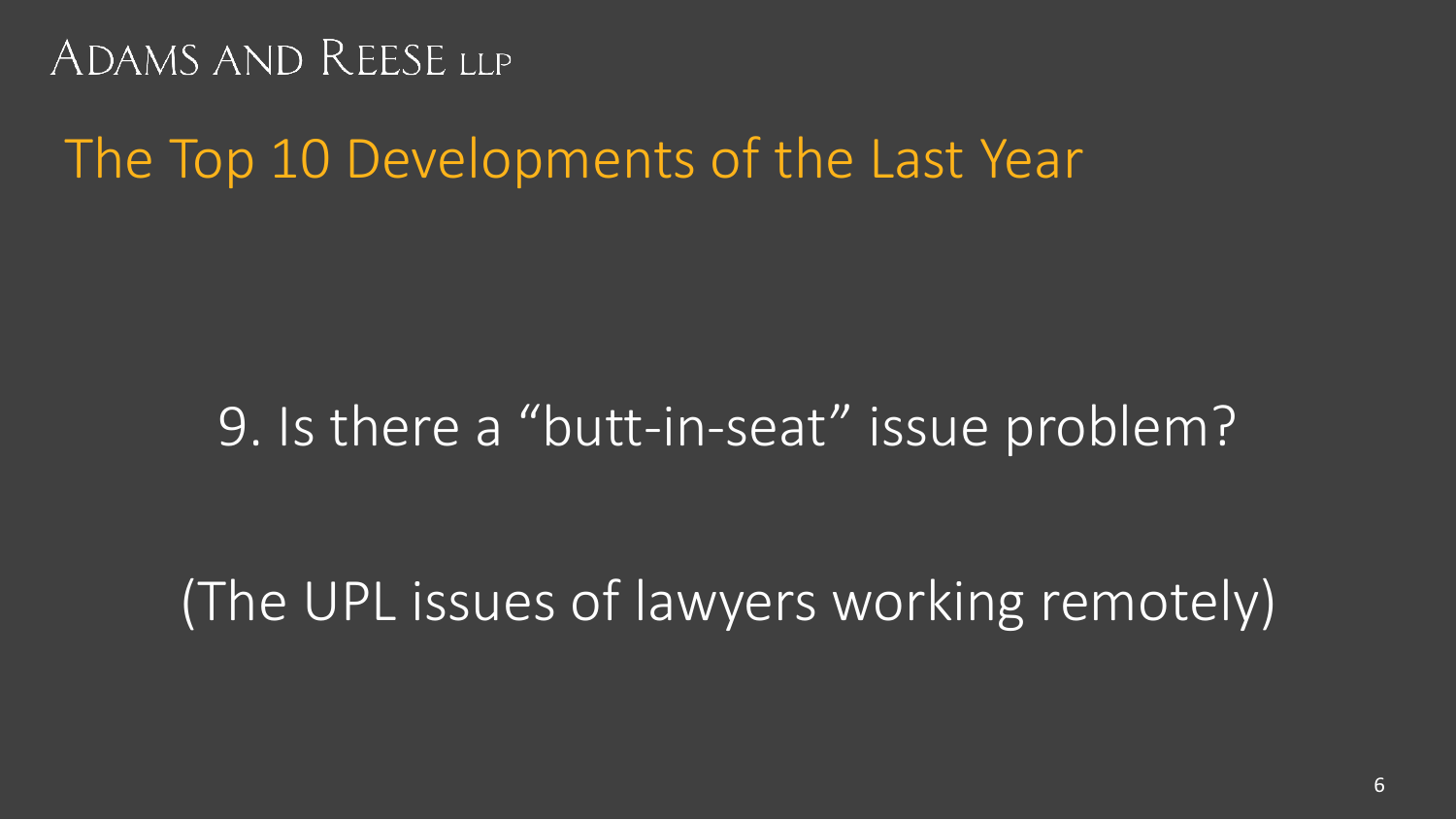### 9. Is there a "butt-in-seat" issue problem?

The UPL issues of lawyers working remotely

• *Possible Issue*: LAWYER licensed only in STATE A. LAWYER has a home in STATE B. Would it constitute UPL for LAWYER A to carry on with her practice, as authorized in STATE A, while working from her home in STATE B?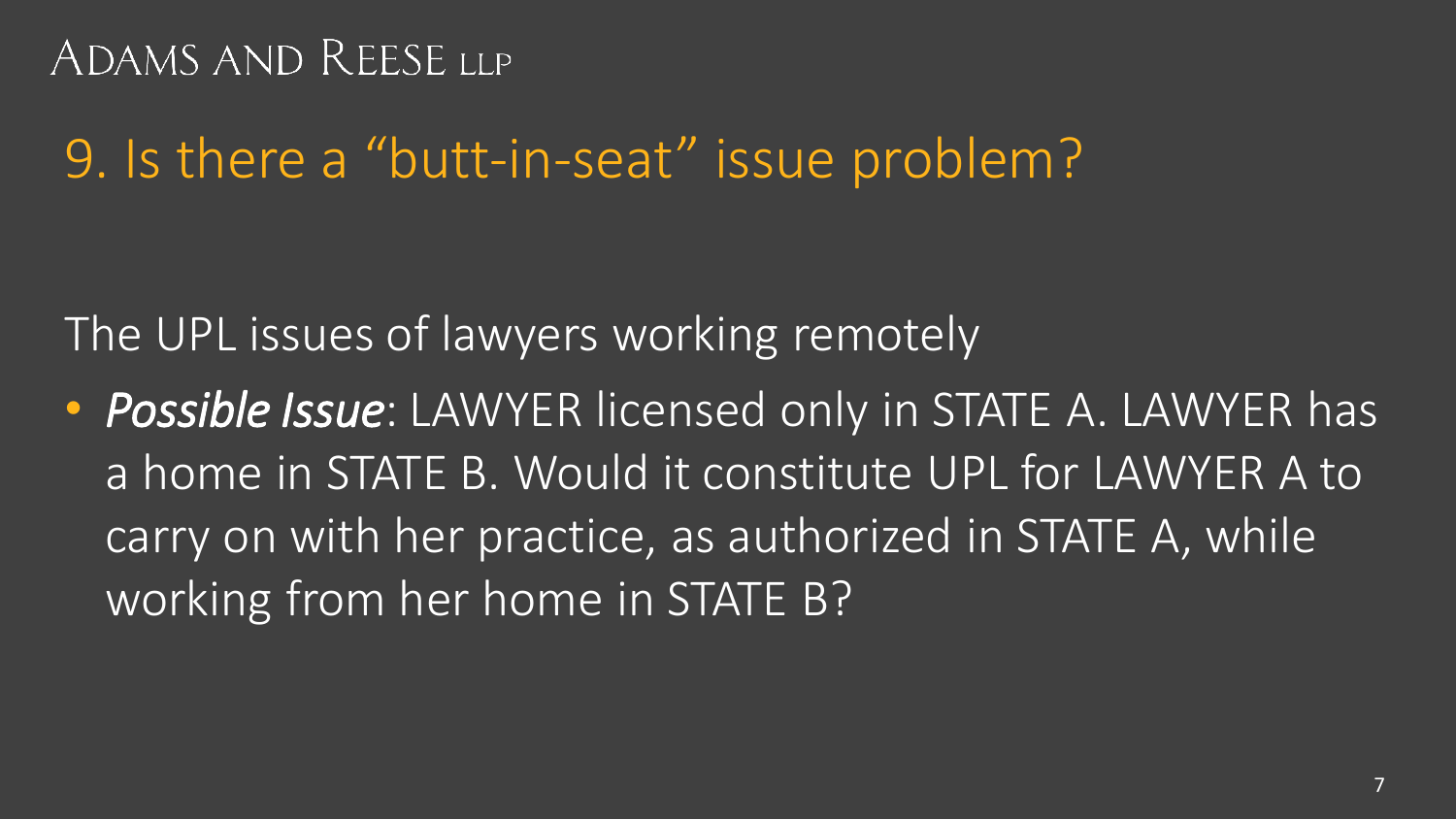### 9. Is there a "butt-in-seat" issue problem?

The UPL issues of lawyers working remotely

- Florida Bar UPL Cte. Op. 2019-4 (issued Aug. 17, 2020; pending before Florida Supreme for approval)
- D.C. Bar UPL Cte. Op. 24-20 (March 23, 2020)
- Utah Ethics Op. 19-03 (May 14, 2019)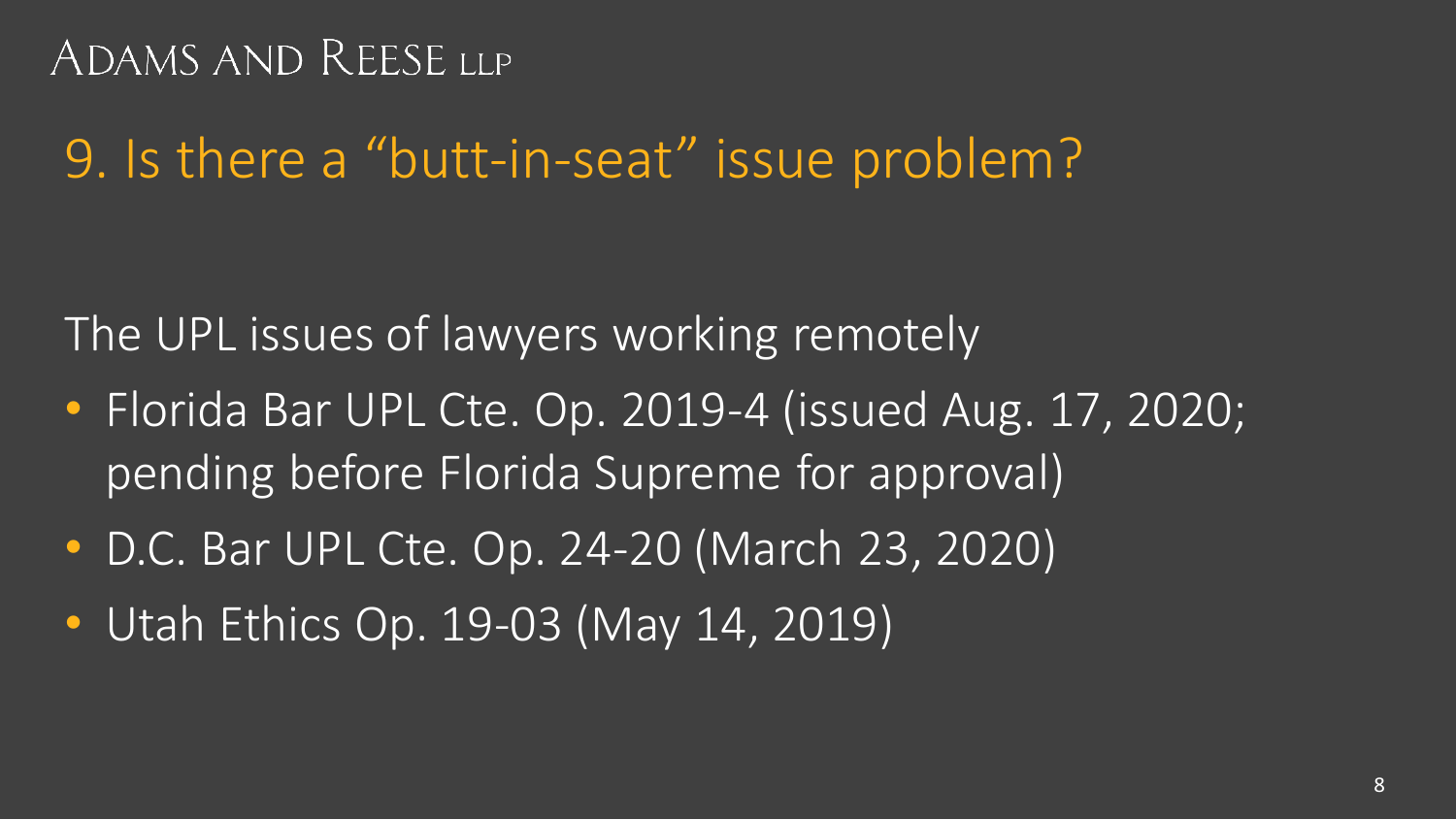# The Top 10 Developments of the Last Year

### 8. But I'm a lawyer!!

# (Lawyer UPL questions from all over)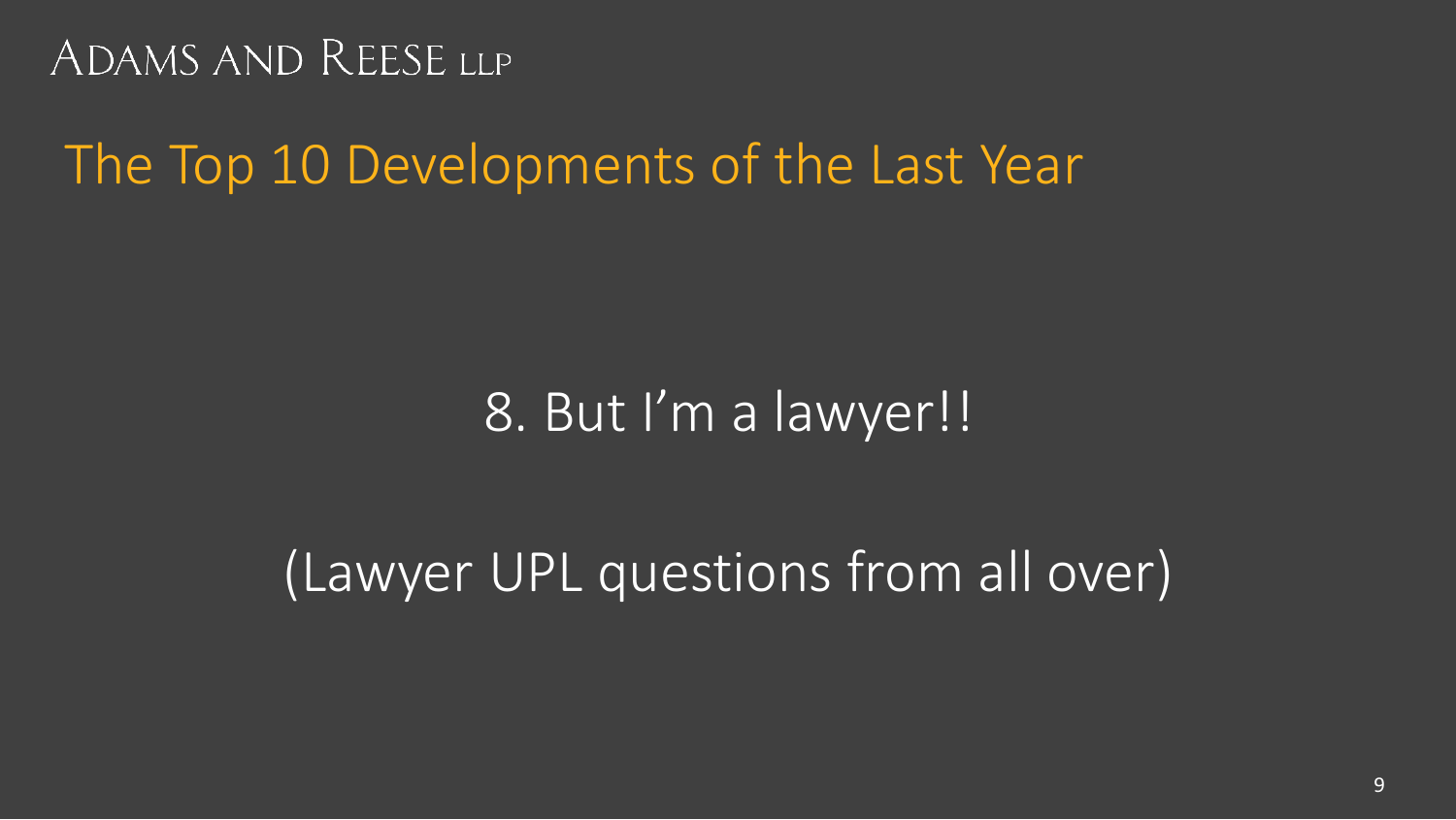# 8. But I'm a lawyer!!

Lawyer UPL questions from all over

- *State ex rel. Stephen B. Diamond, P.C., v. My Pillow, Inc*., 180 A.D.3d 419 (N.Y. Super. Ct. App. Div. Feb. 4, 2020)
	- –Illinois-licensed lawyer had brought action against defendant; prepared and had NY lawyer file similar claim in NY against defendant; parties reached settlement
	- –Illinois lawyer denied fees for his work on NY matter because he was never admitted *pro hac vice*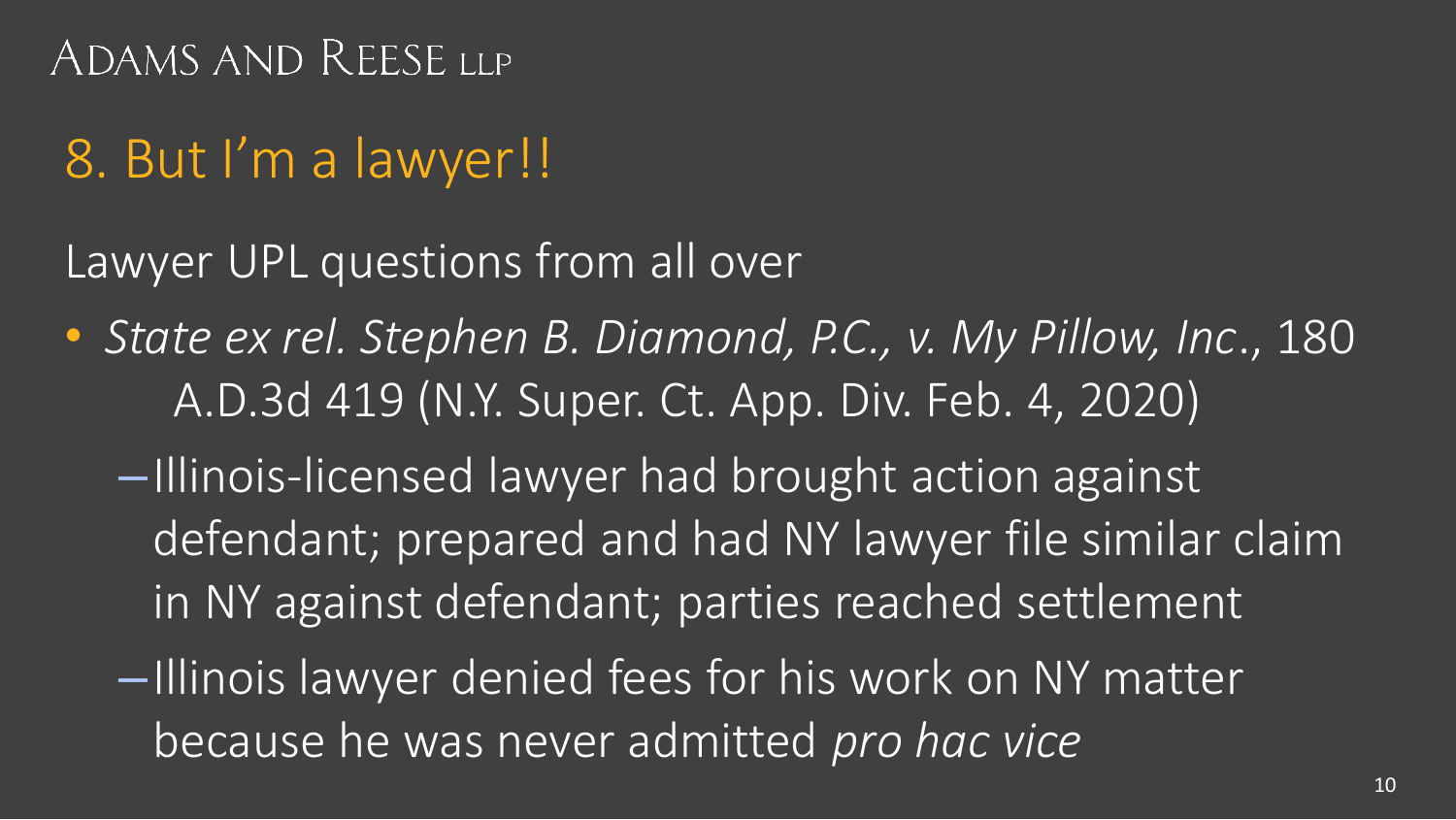# 8. But I'm a lawyer!!

Lawyer UPL questions from all over

• III. St. Bar Ethics Op. 20-08 (Oct. 2020)

–Lawyer not licensed in Illinois *can* work there, in Illinois firm, under supervision of Illinois lawyer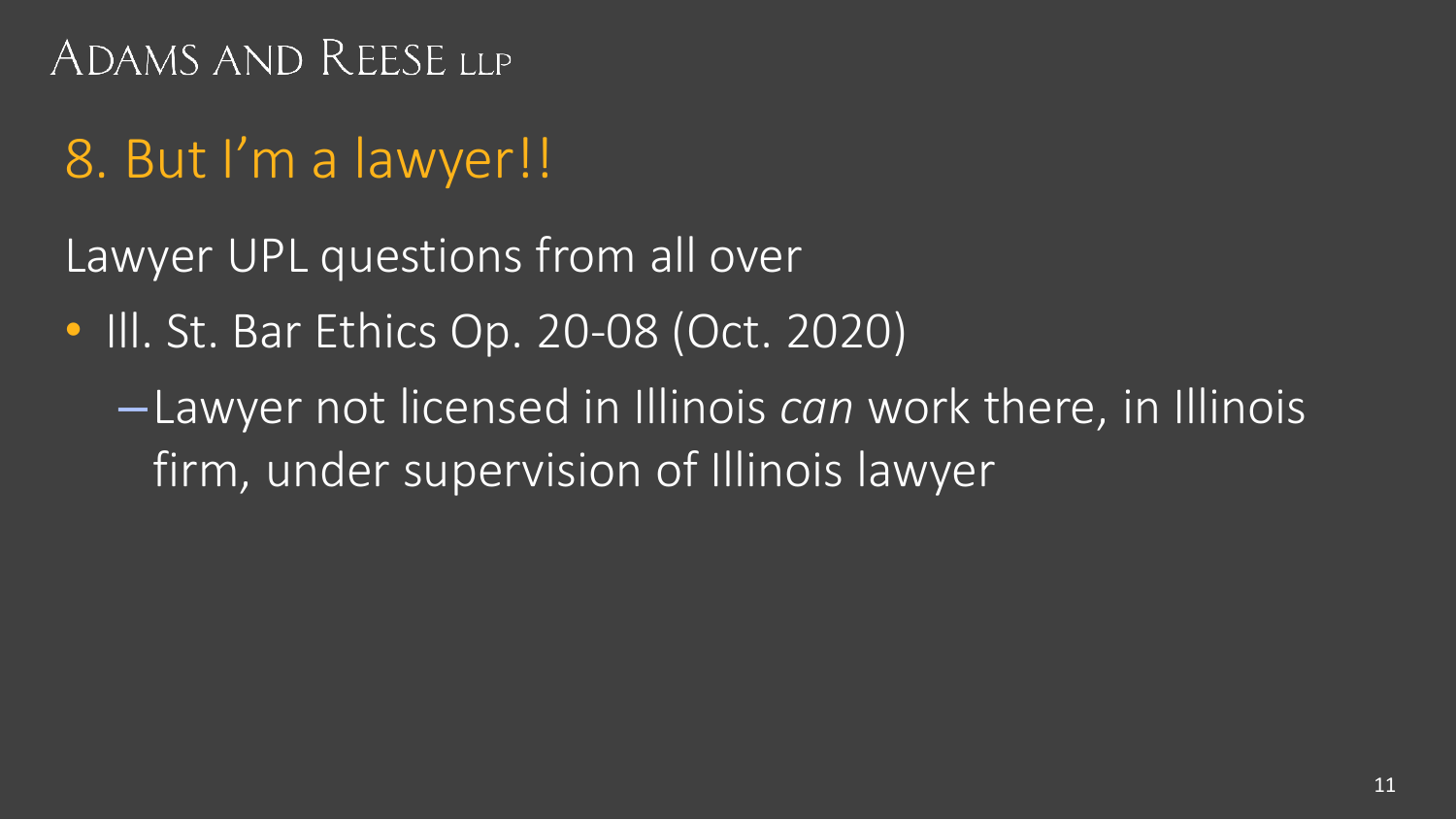# 8. But I'm a lawyer!!

Lawyer UPL questions from all over

- *In re Harris*, 366 Or. 475 (2020)
	- –Lawyer licensed in another state moves to Oregon to become public school system GC
	- –His practice for client while awaiting admission on motion was "temporary" under Rule 5.5 and thus not UPL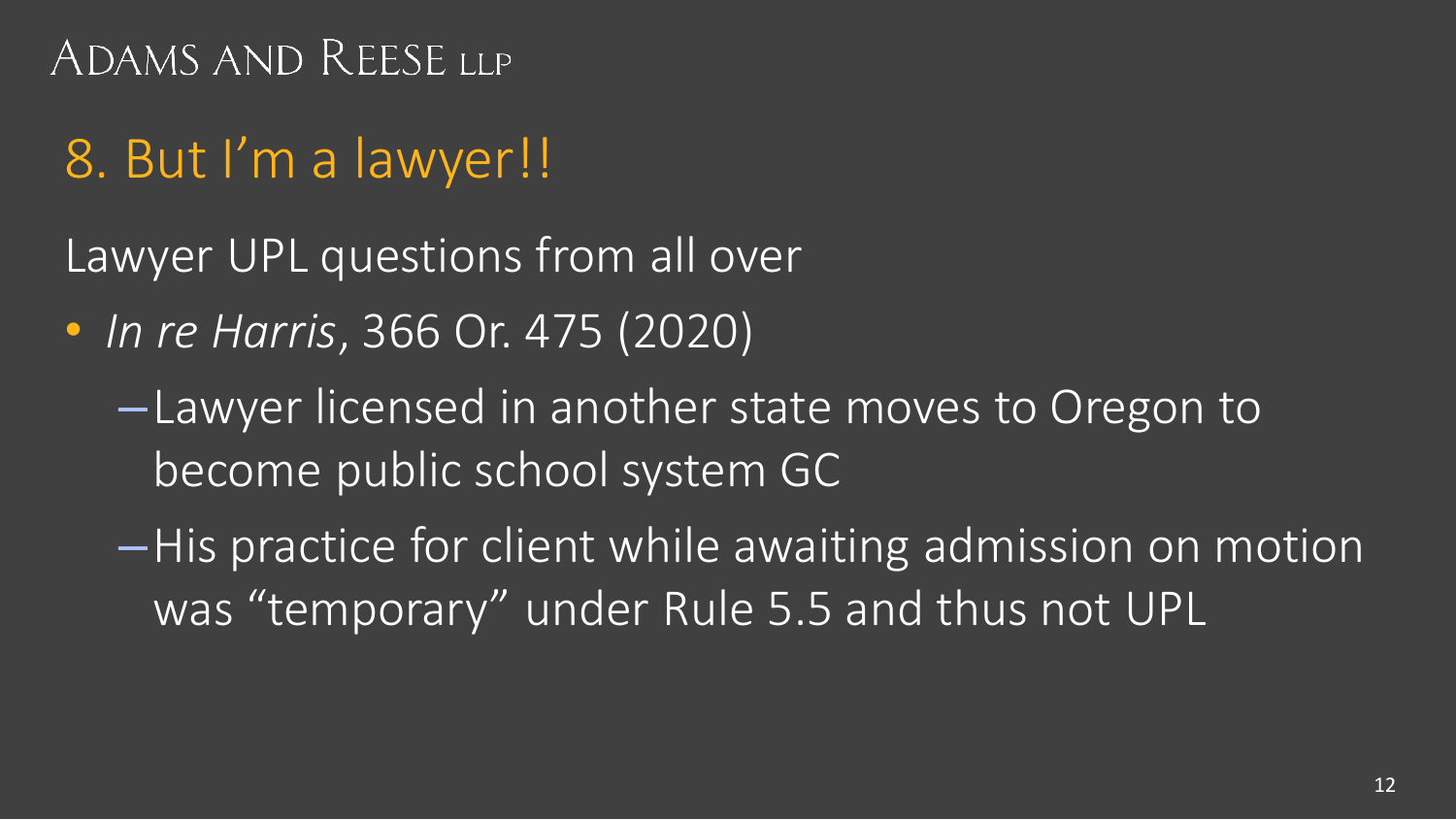# The Top 10 Developments of the Last Year

### 7. The ethics of old tech

(The perils of hitting "reply to all" when the other lawyer copied her client)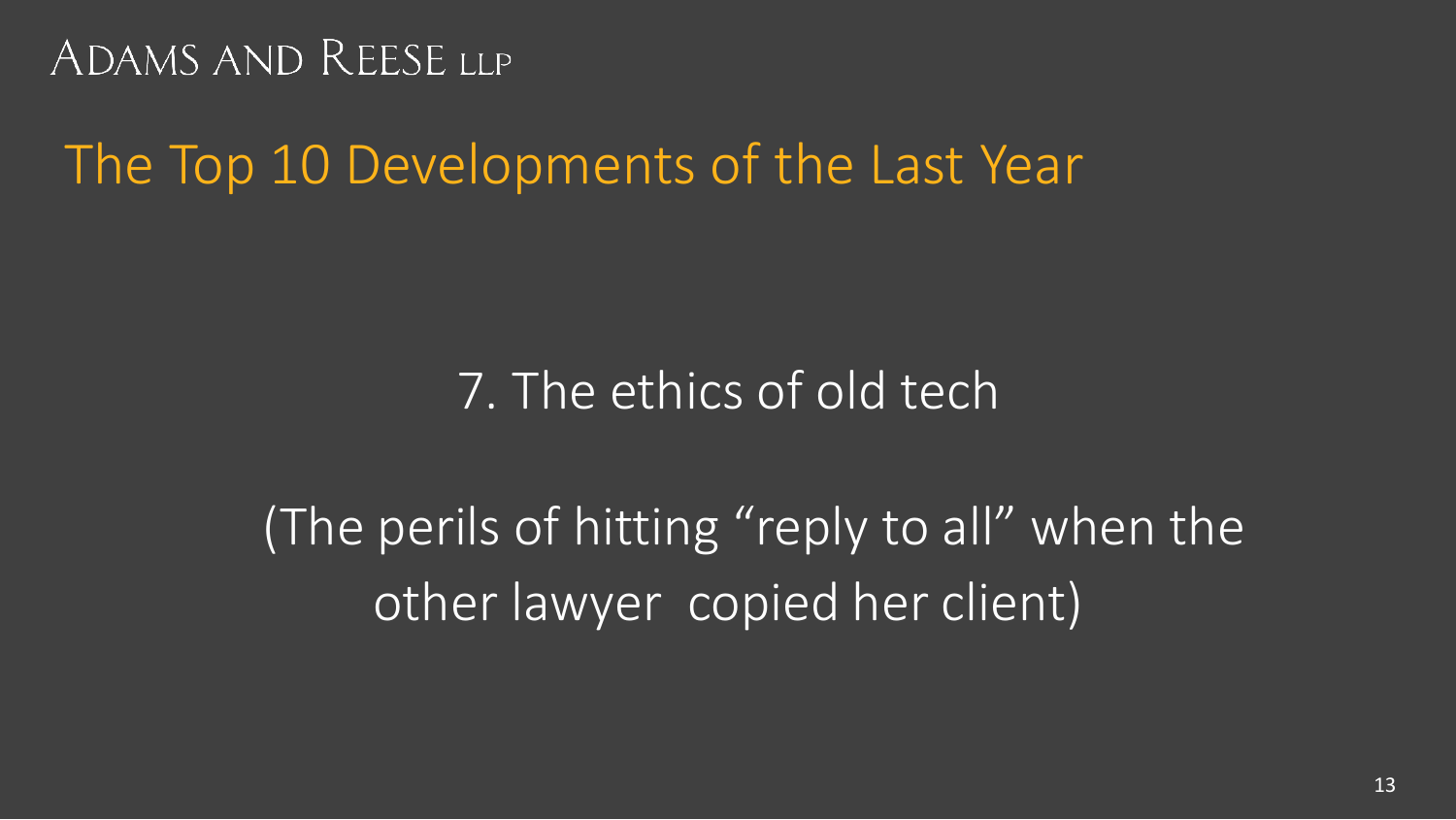# 7. The ethics of old tech

The perils of hitting "reply to all" when the other lawyer copied her client)

- Illinois St. Bar Op. 19-05 (Oct. 2019)
- Without consent of client's lawyer, it violates Rule 4.2 to "reply to all" on email from client's lawyer, where lawyer copied client on email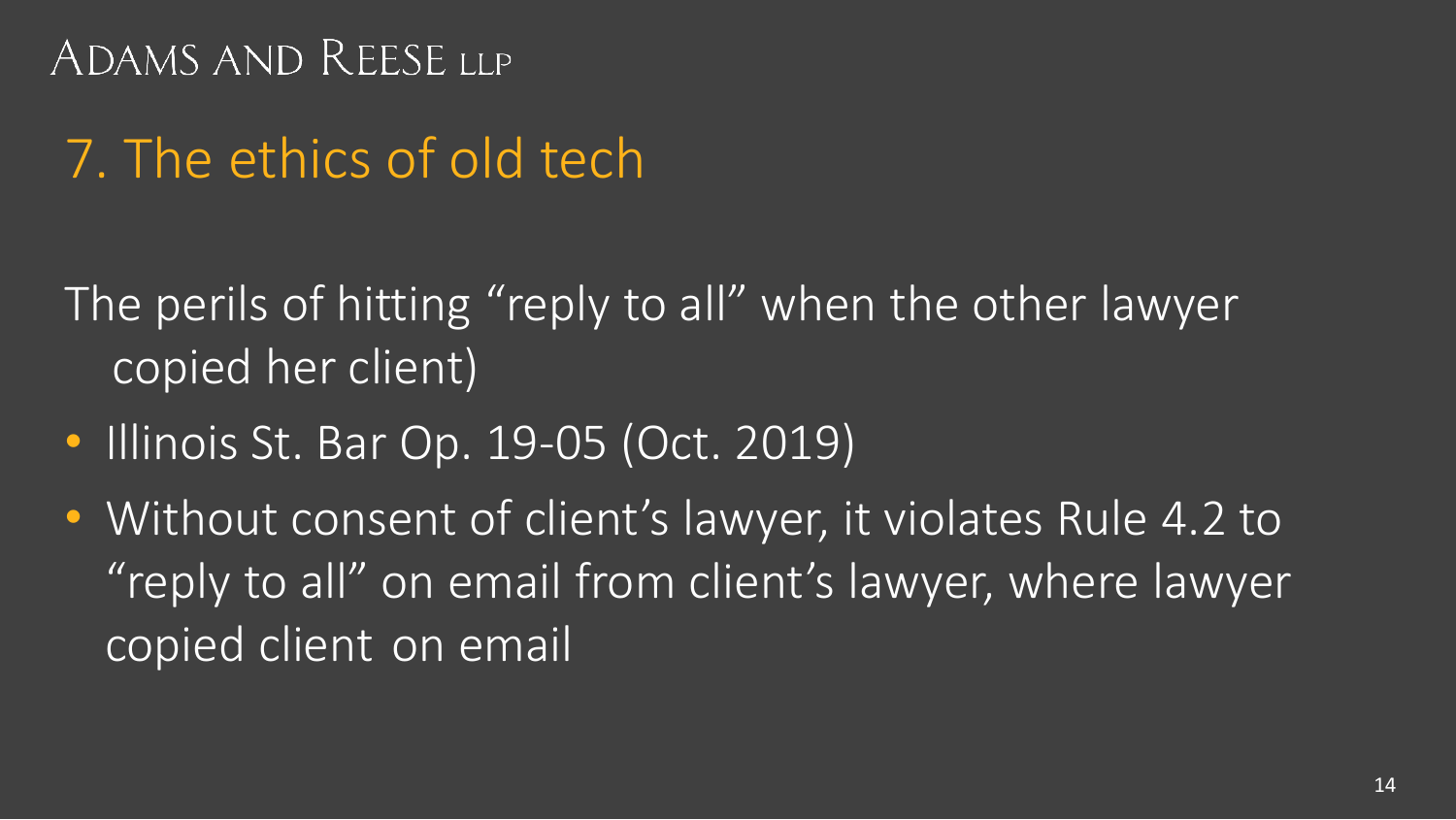### The Top 10 Developments of the Last Year

### 6. Annals of lawyer marketing

(Lawyer ads)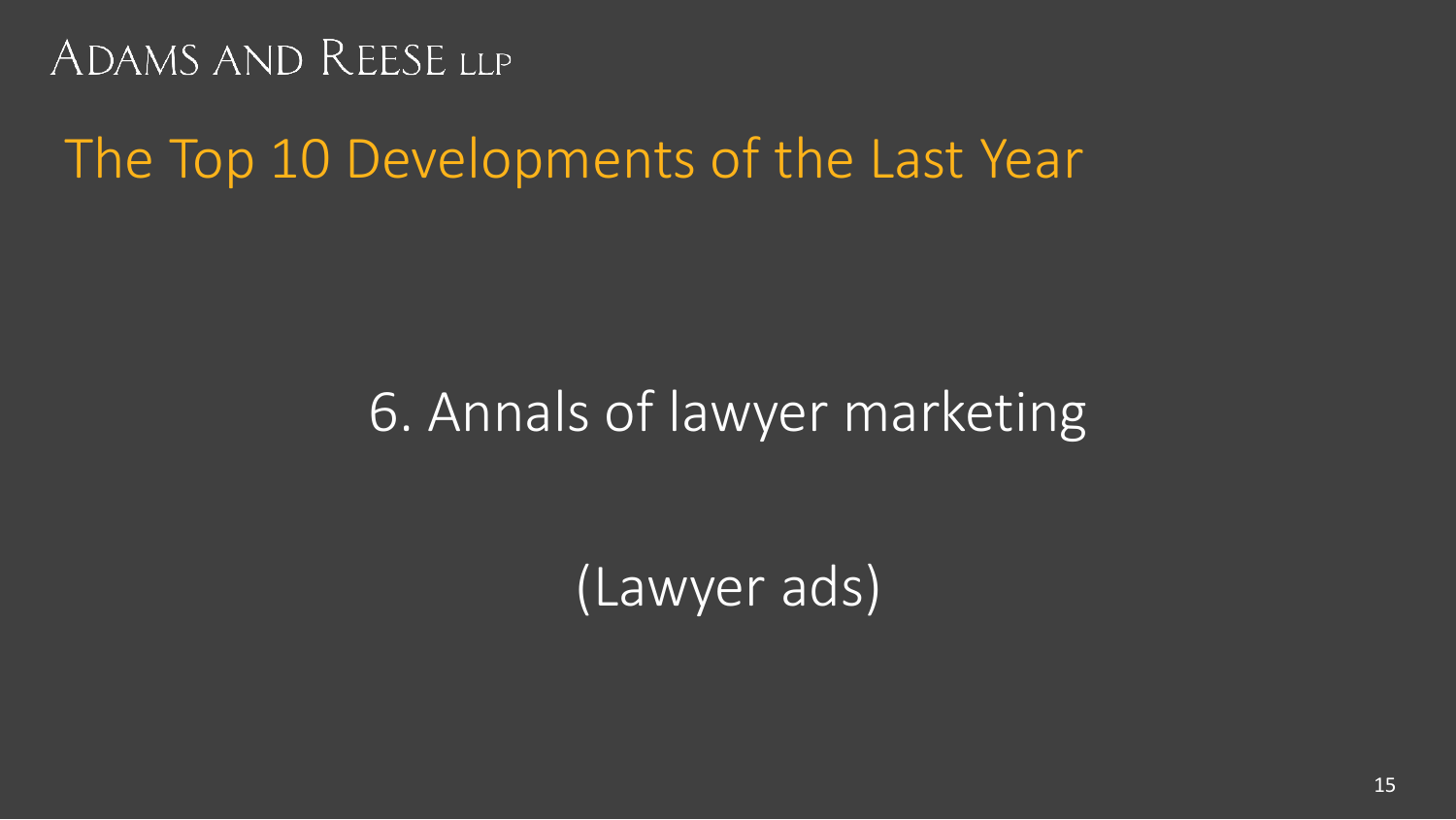## 6. Annals of lawyer marketing

- *Recht v. Justice*, No. 5:20-CV-90, 2020 WL 6109430 (N.D.W. Va. June 26, 2020)
	- –U.S. Chamber-inspired statute on "bad drug" ads held unconstitutional
	- –Highly similar statutes passed in Texas and Tennessee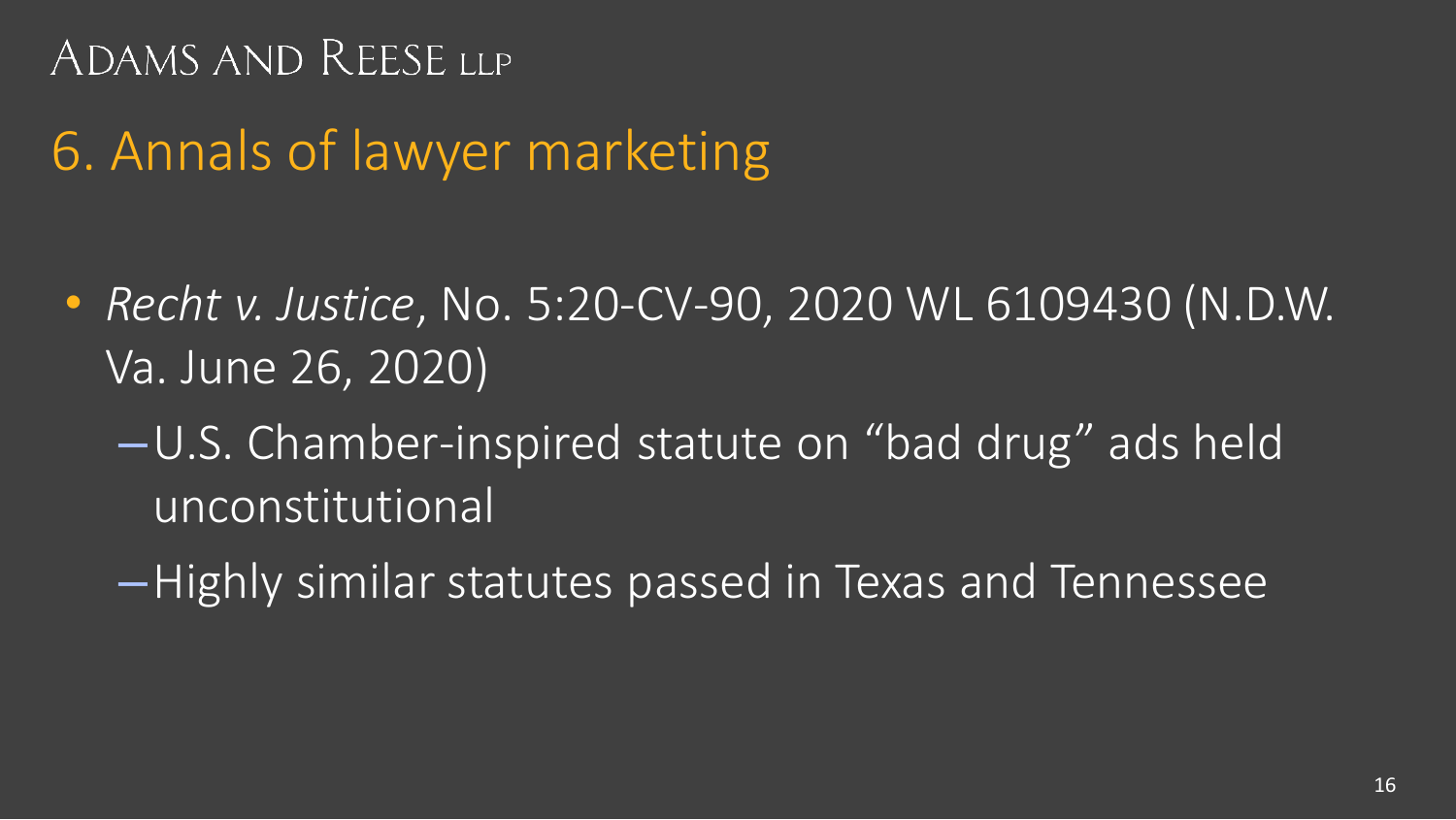# 6. Annals of lawyer marketing

• *Dwyer v. Cappell*, 762 F.3d 275 (3d Cir. 2014)

–New Jersey cannot constitutionally bar lawyer from quoting excerpts of judicial opinions on fee motions praising work of lawyer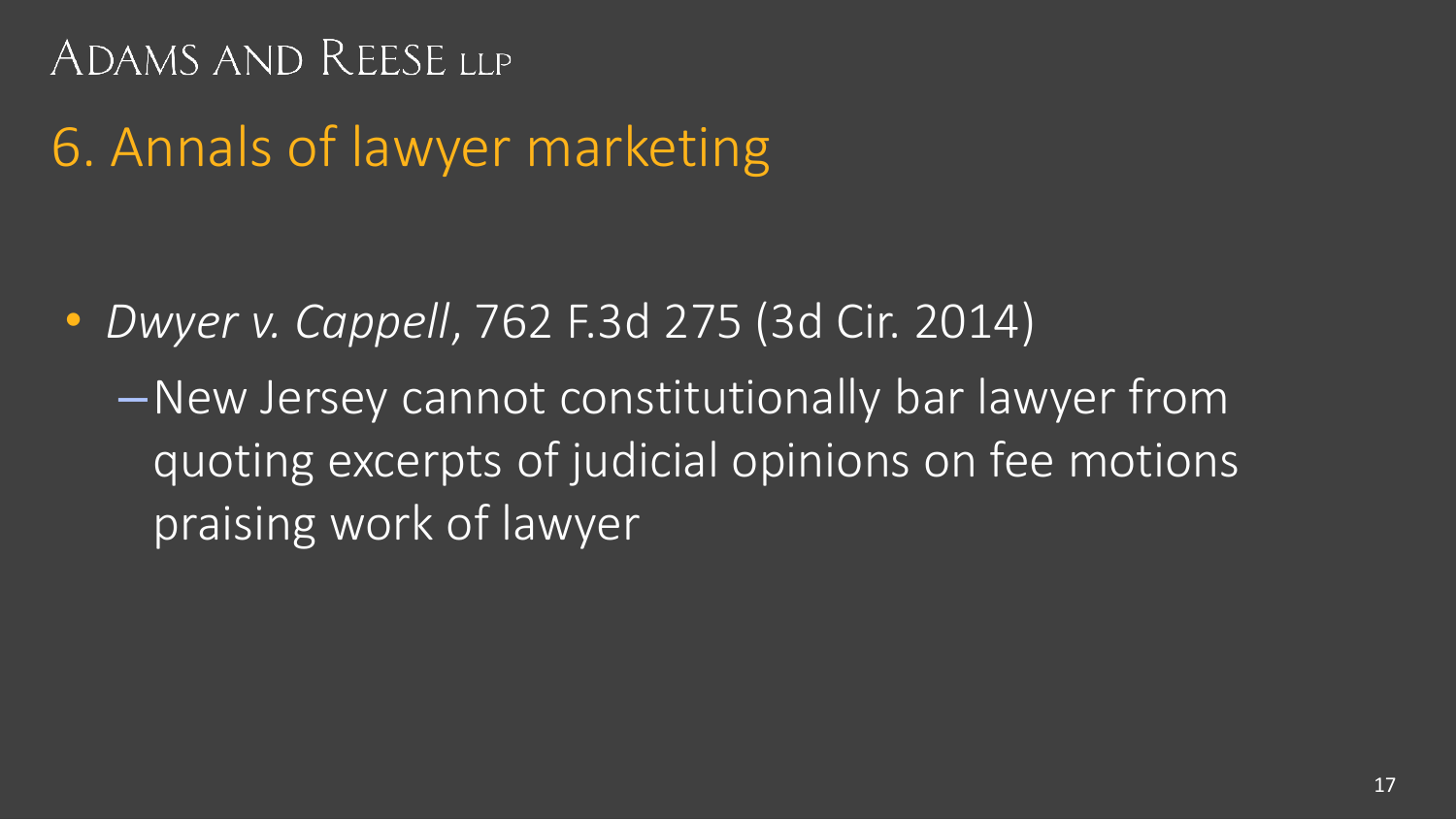# 6. Annals of lawyer marketing

• Fine distinctions in Florida lawyer advertising



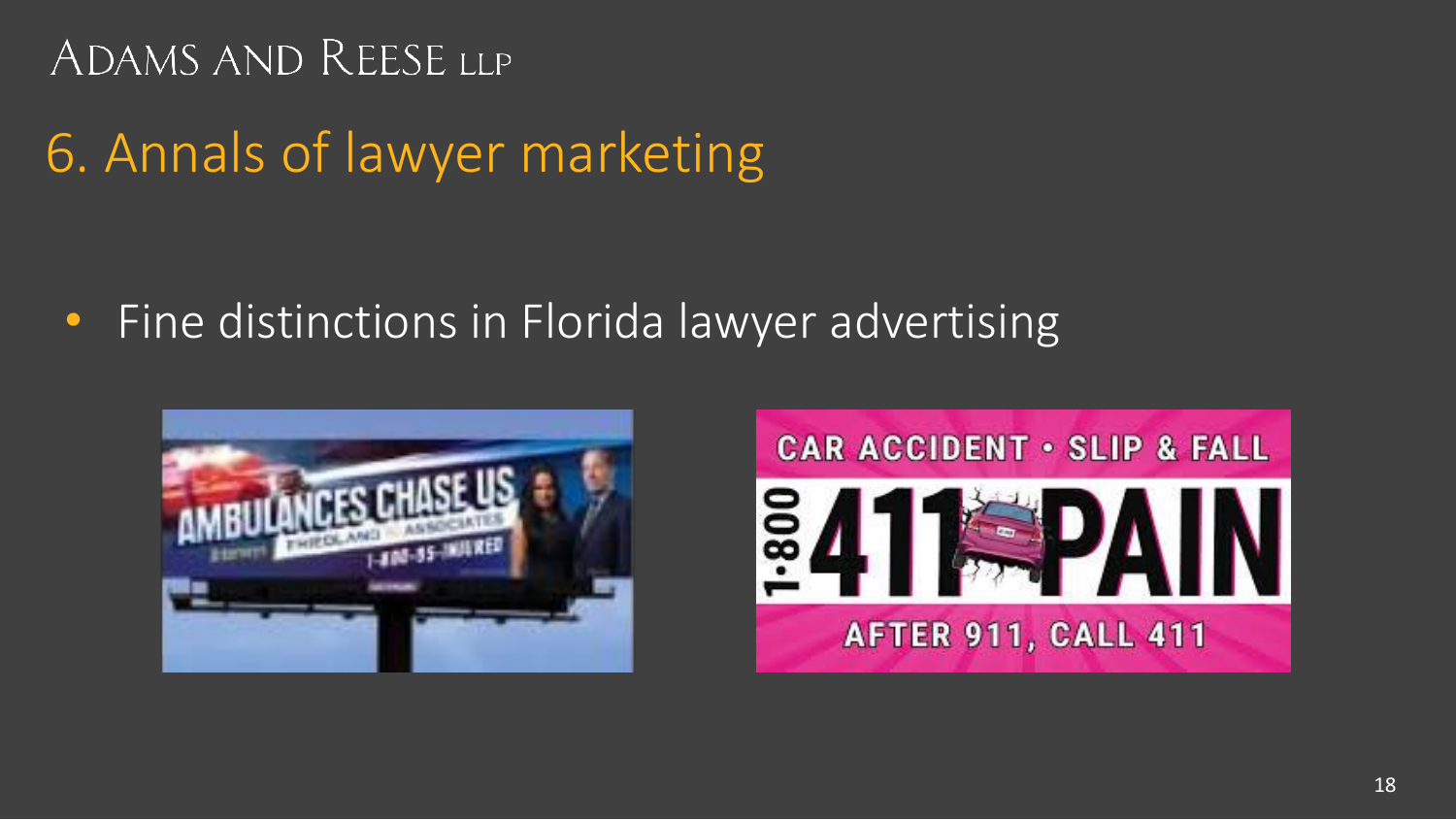#### *Intermission:*

#### The 2020 Lawyer Marketing Film Festival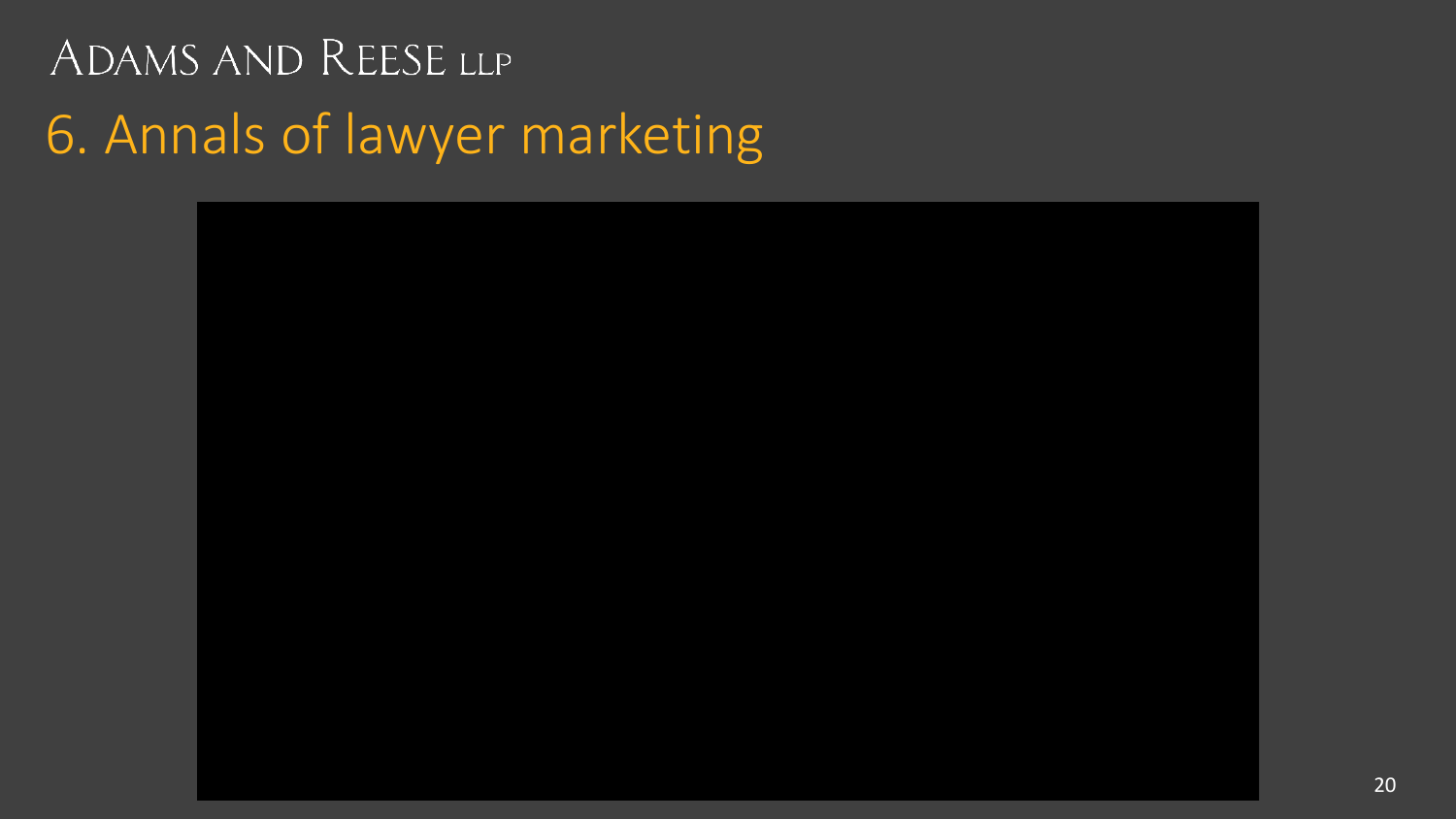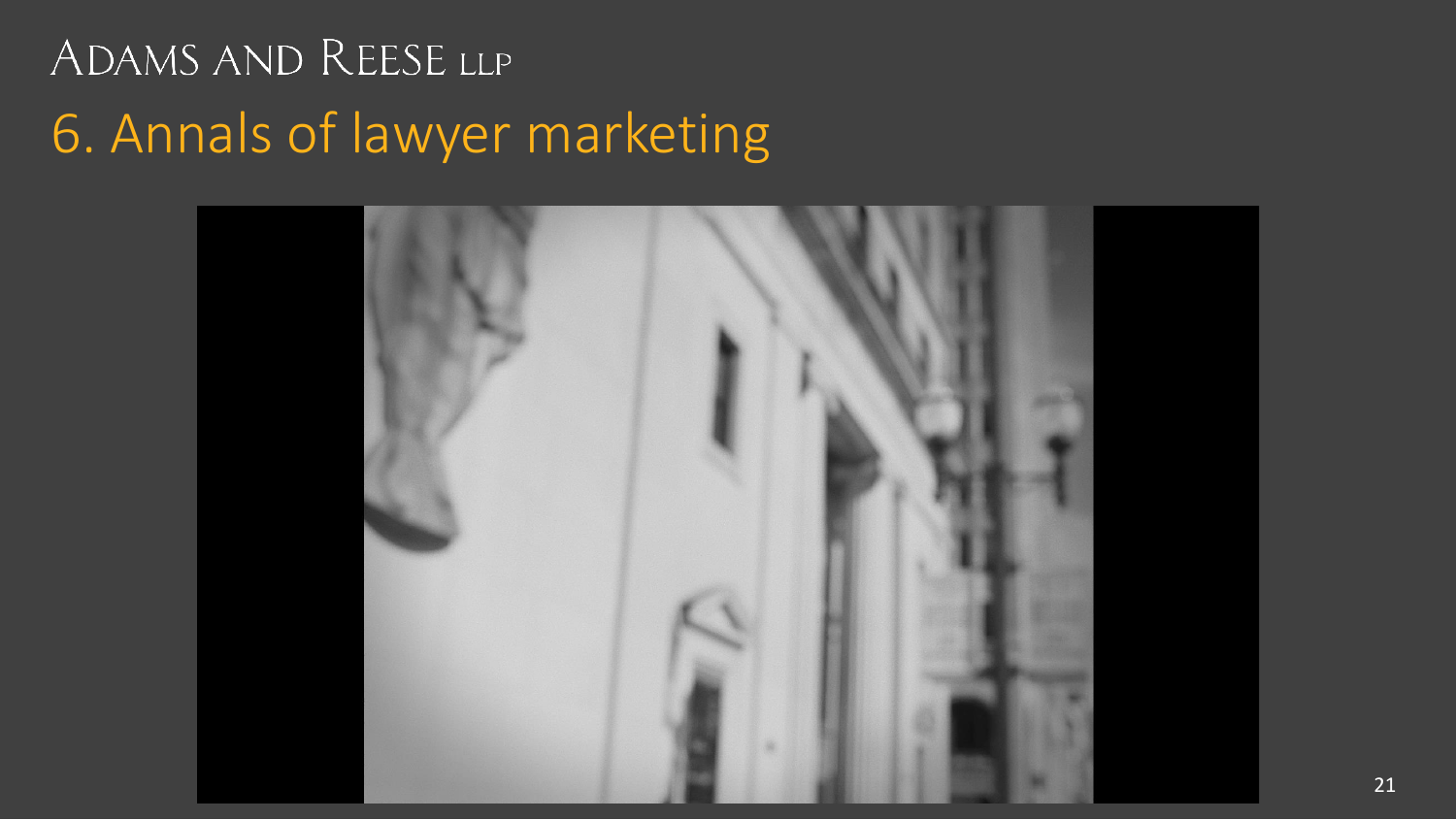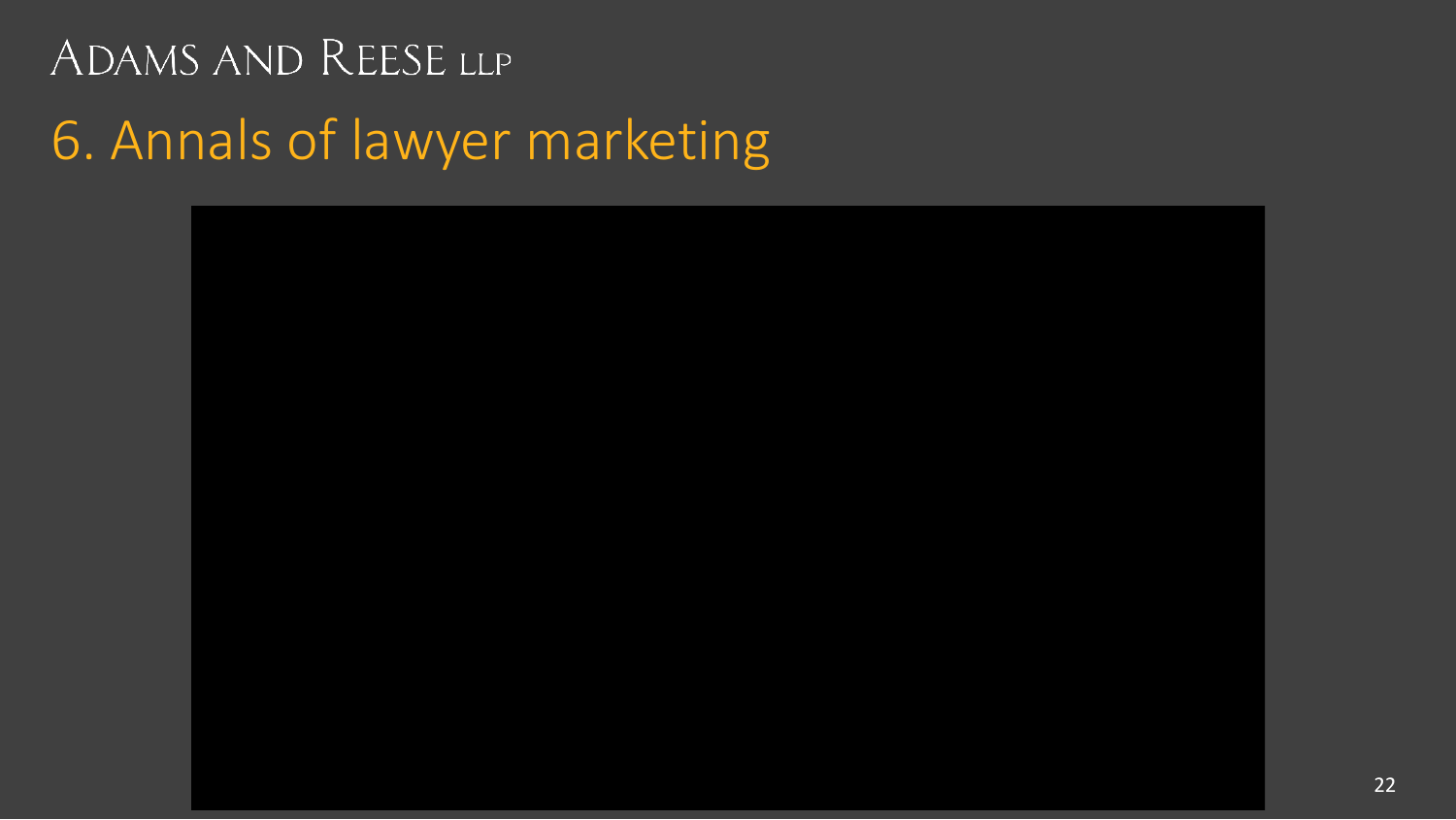6. Annals of lawyer marketing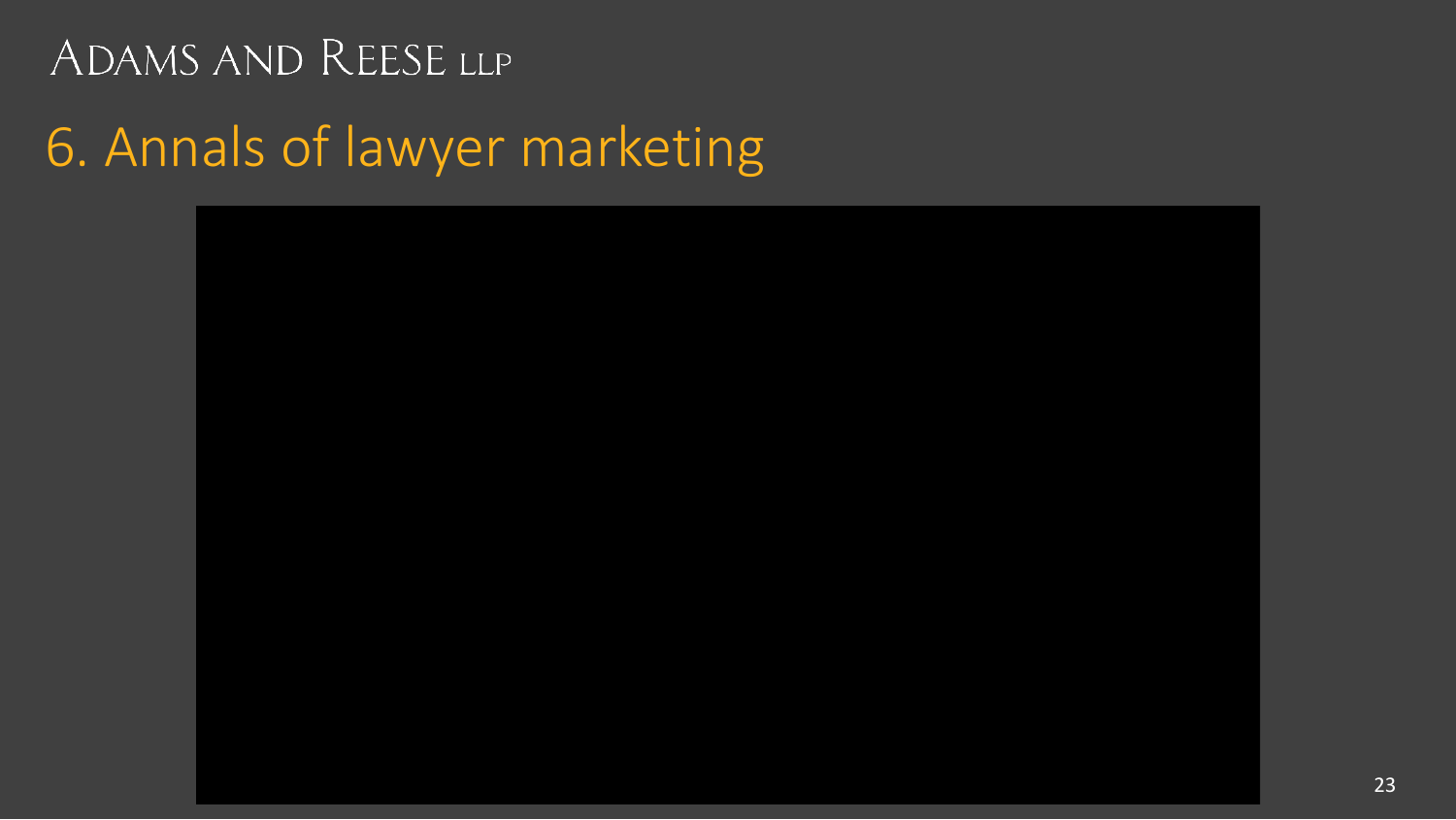### The Top 10 Developments of the Last Year

# 5. "Everybody with the company signs them…."

### (In-house counsel noncompetes)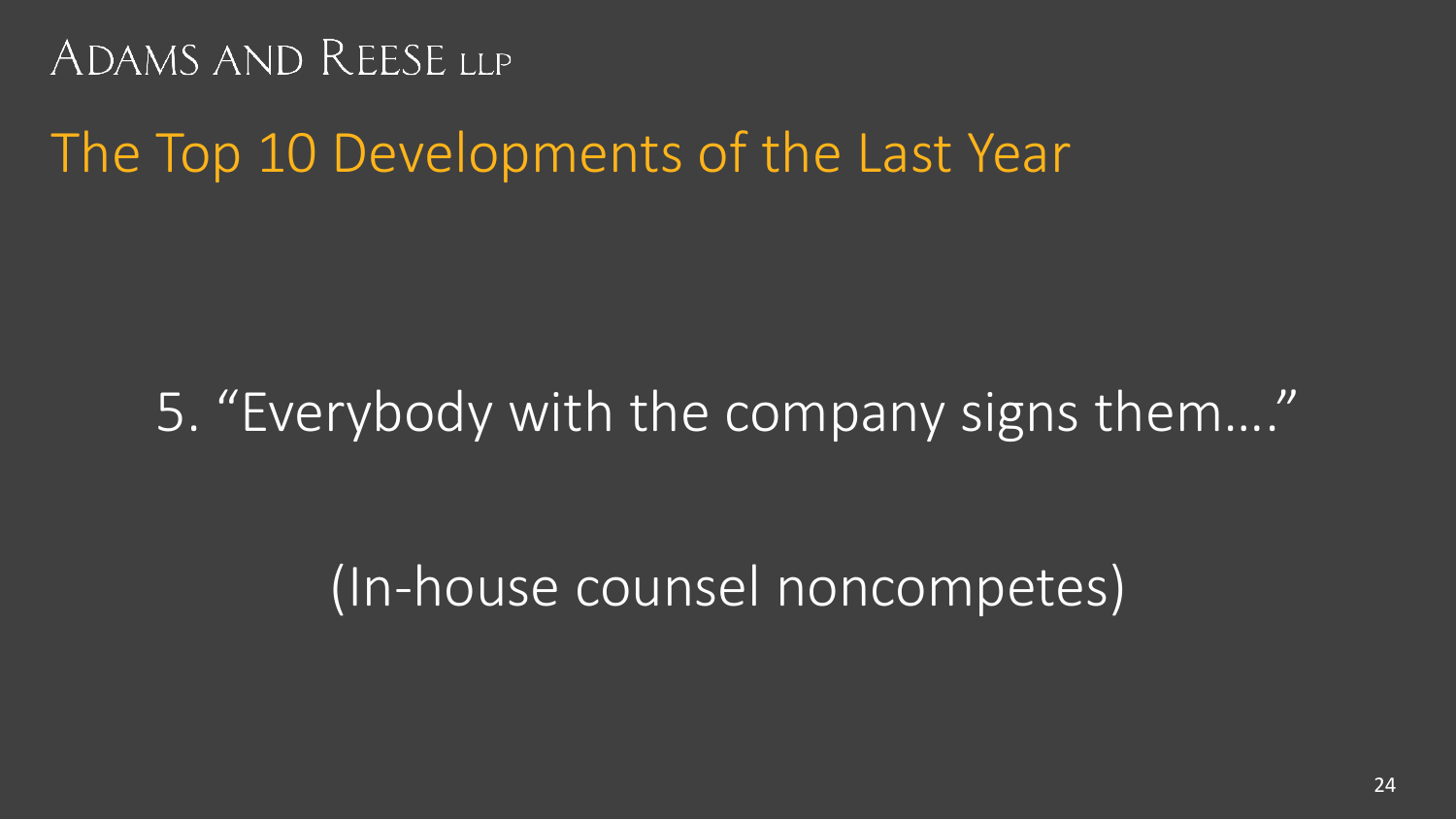5. "Everybody with the company signs them…."

- *Question*: May in-house counsel ethically sign, or be asked to sign, noncompete agreements?
	- –Two recent answers "No"
		- Ohio Bd. of Prof'l Cond. Ethics Op. 2020-01 (Feb. 7, 2020)

• Nevada St. Bar Ethics Op. 56 (Dec. 10, 2019)

–*See also* New York State Bar Ethics Op. 1151 (May 1, 2018)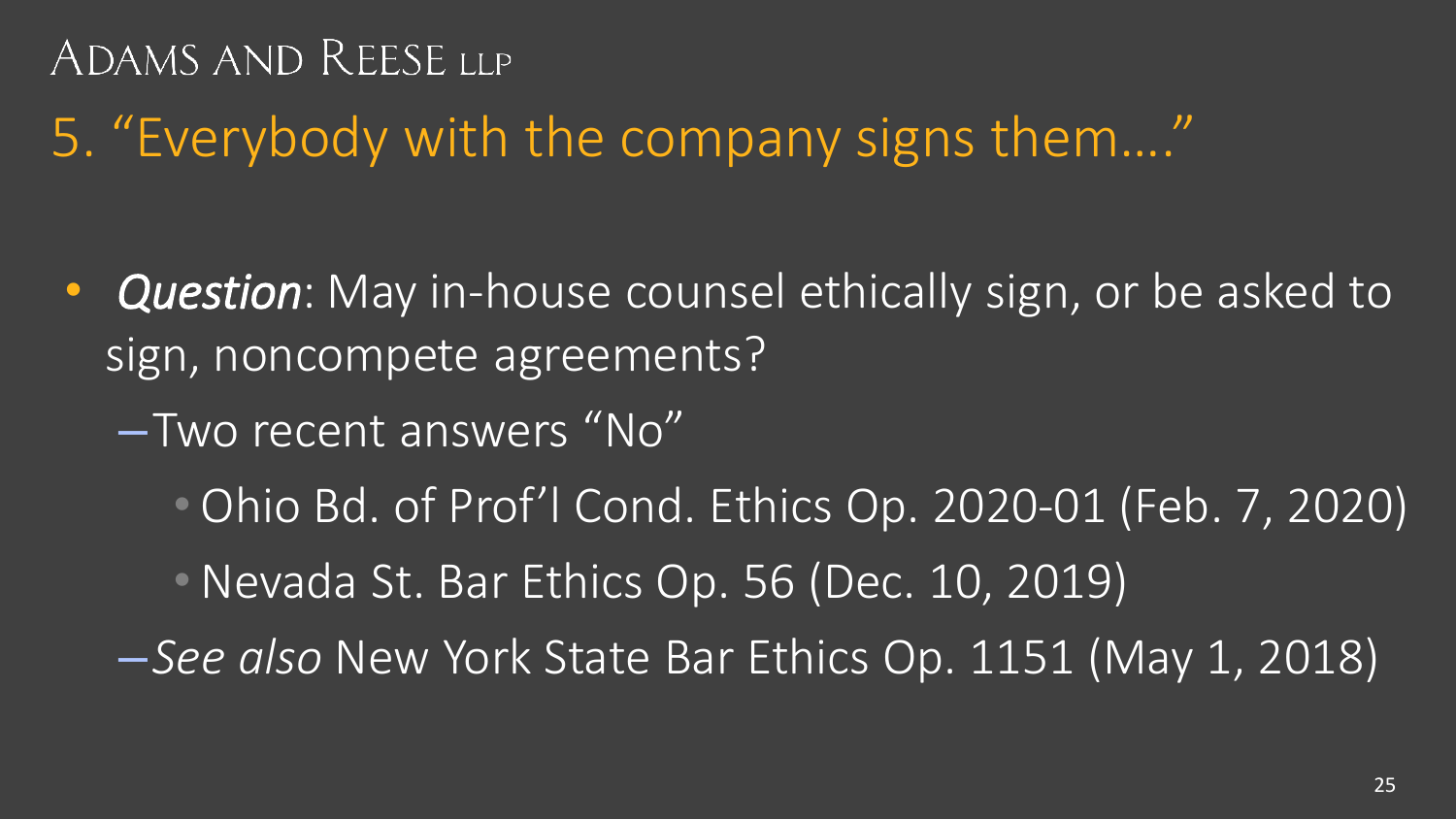### The Top 10 Developments of the Last Year

# 4. "Wait … should we have that document?"

(Hot documents)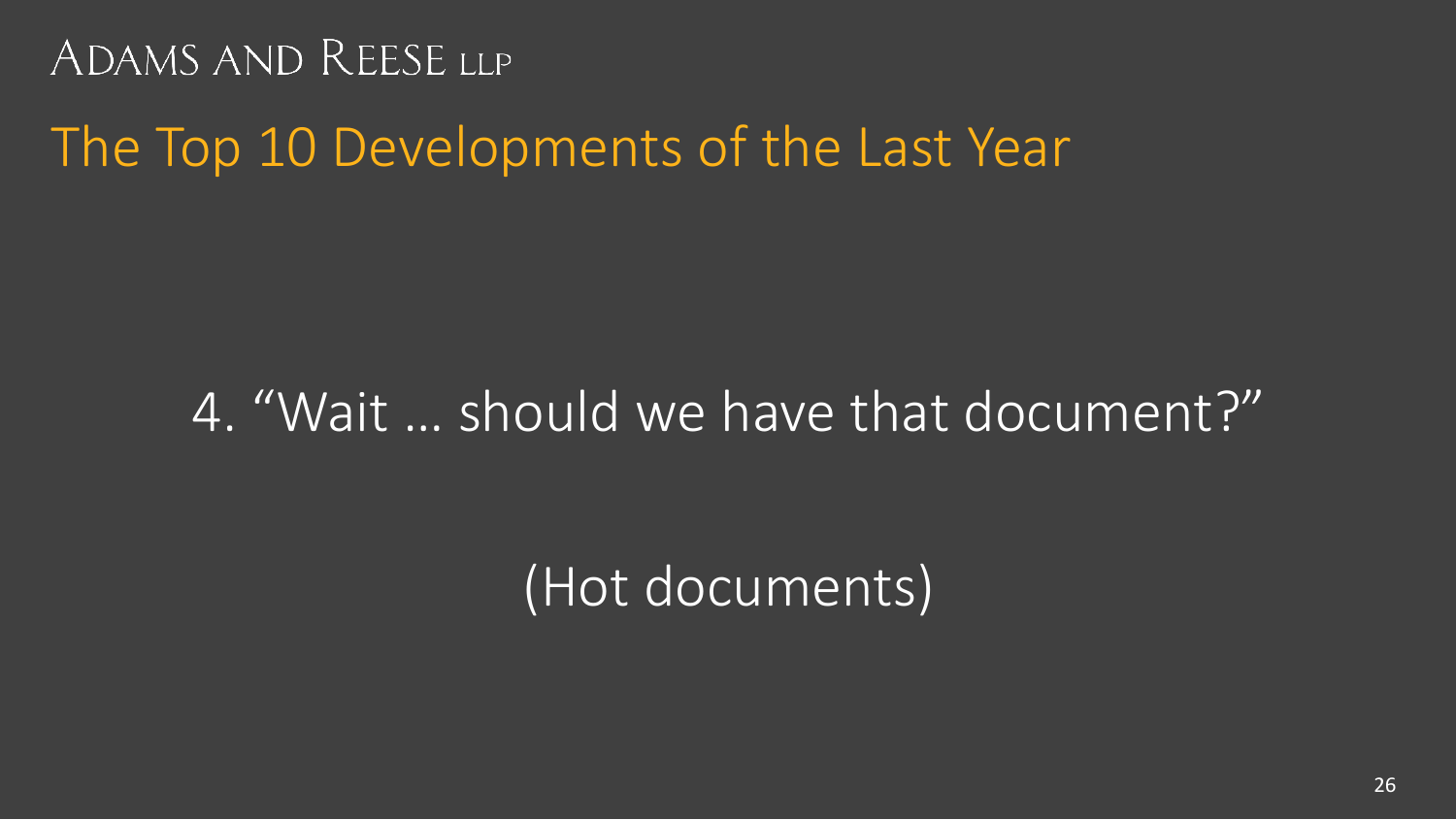### 4. "Wait … should we have that document?"

- What to do when you have a document or information someone will say you shouldn't have?
- Los Angeles Bar Ass'n Ethics Op. 531 (July 24, 2019)
- *Question*:

What does a lawyer do when she is offered access, by a witness who is an unrepresented former employee of the opposing party, to potential documentary evidence and is informed that it will show the adverse party's failure to comply with discovery obligations?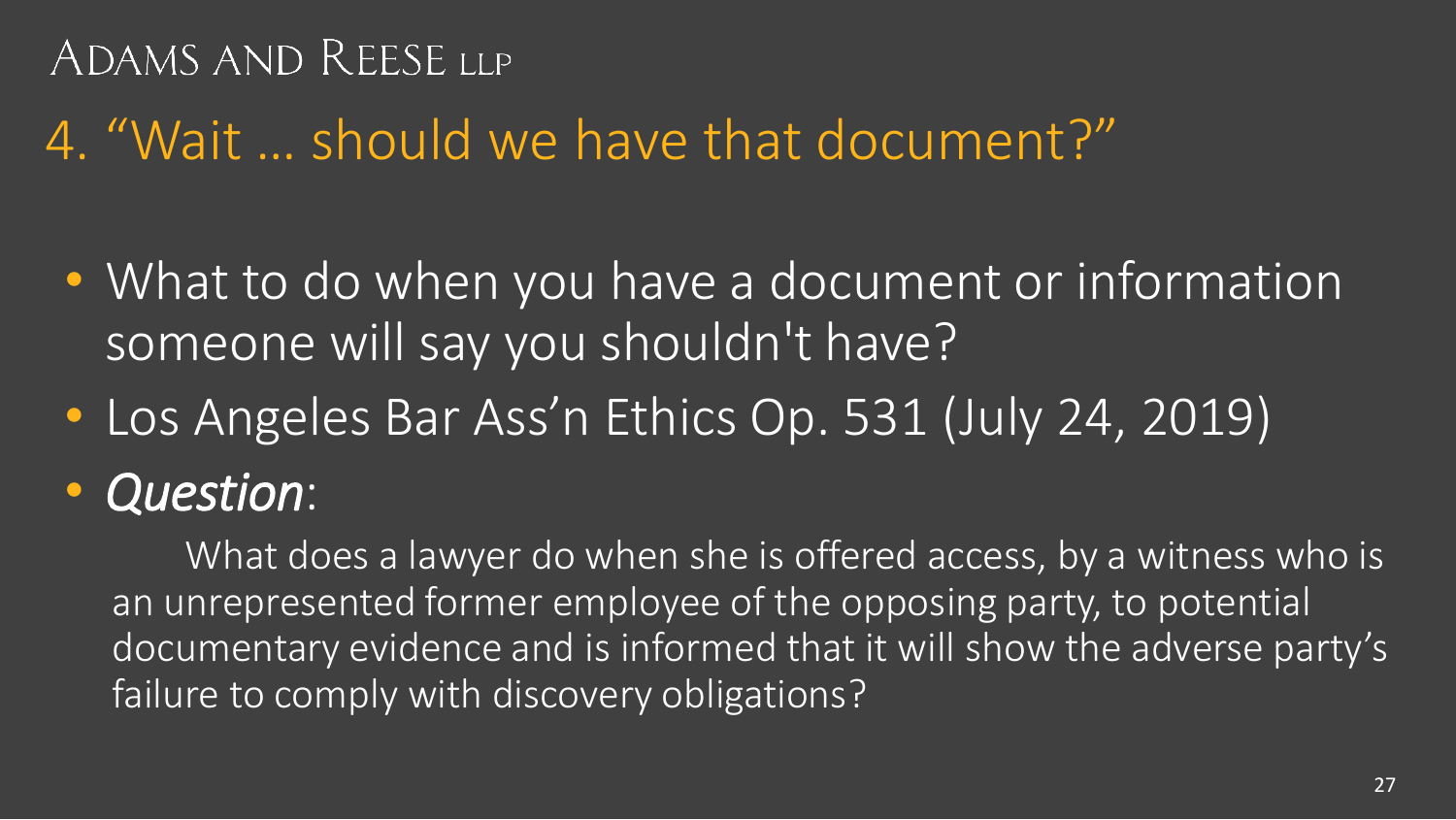4. "Wait … should we have that document?"

- *See* "Hot Documents: Handling Stuff You Arguably Shouldn't Have" (Sept./Oct. 2018), available on Westlaw at 44 No. 5 Law Prac. 18
- Five Questions and four Rules of the Road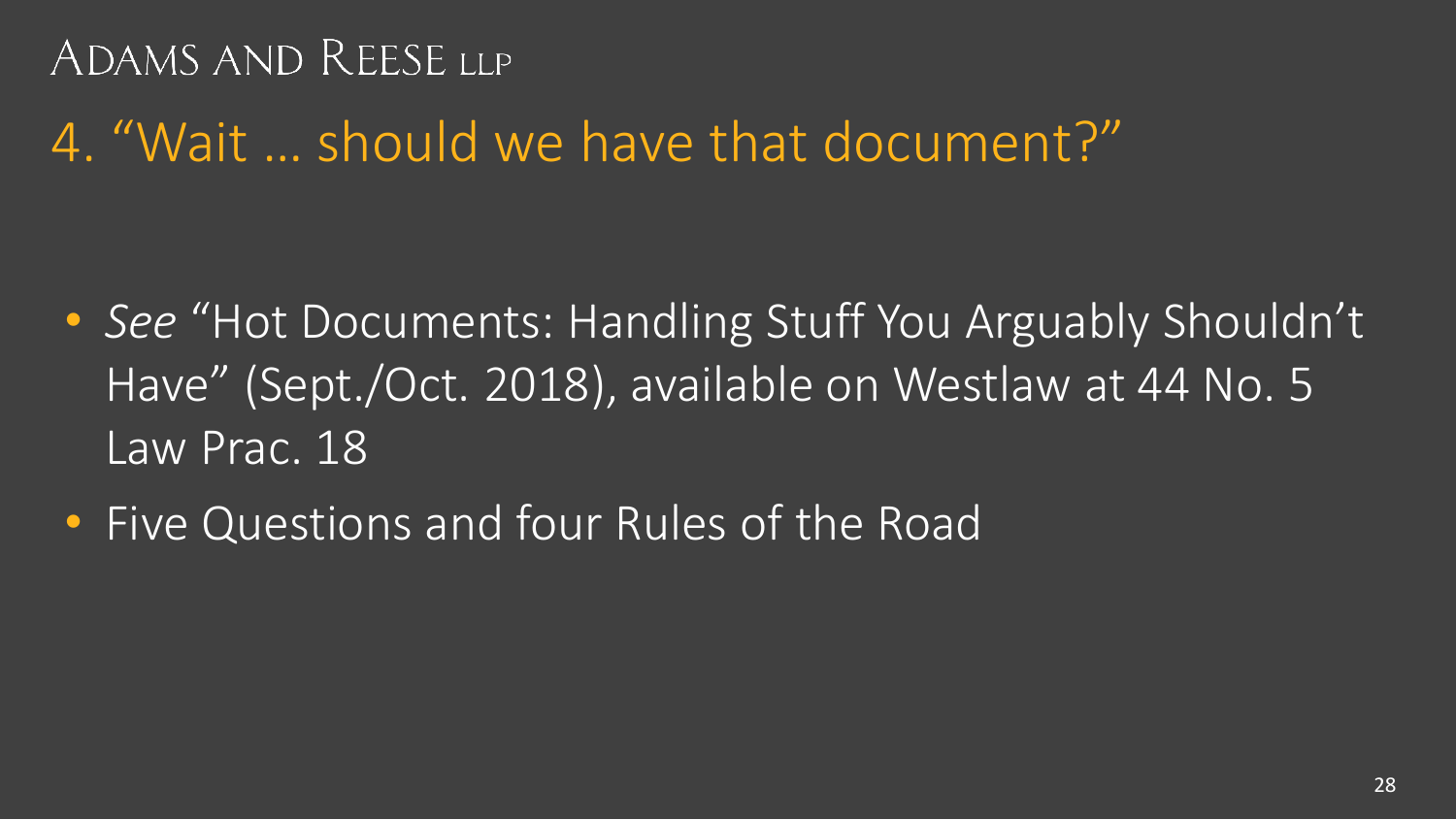# 4. "Wait … should we have that document?"

- Five Questions:
	- 1. What is the argument that you or your client shouldn't have it?
	- 2. Is actual possession unlawful for you or client?

3. Was there misconduct or illegality by you or client in obtaining or receiving the document or data? Did you your client engage in any misconduct or illegality in getting it?

4. Is there any law that precludes or permits you or client from using it?

5. Is there any law (including ethics rules) that requires you or the client to do anything because they have it?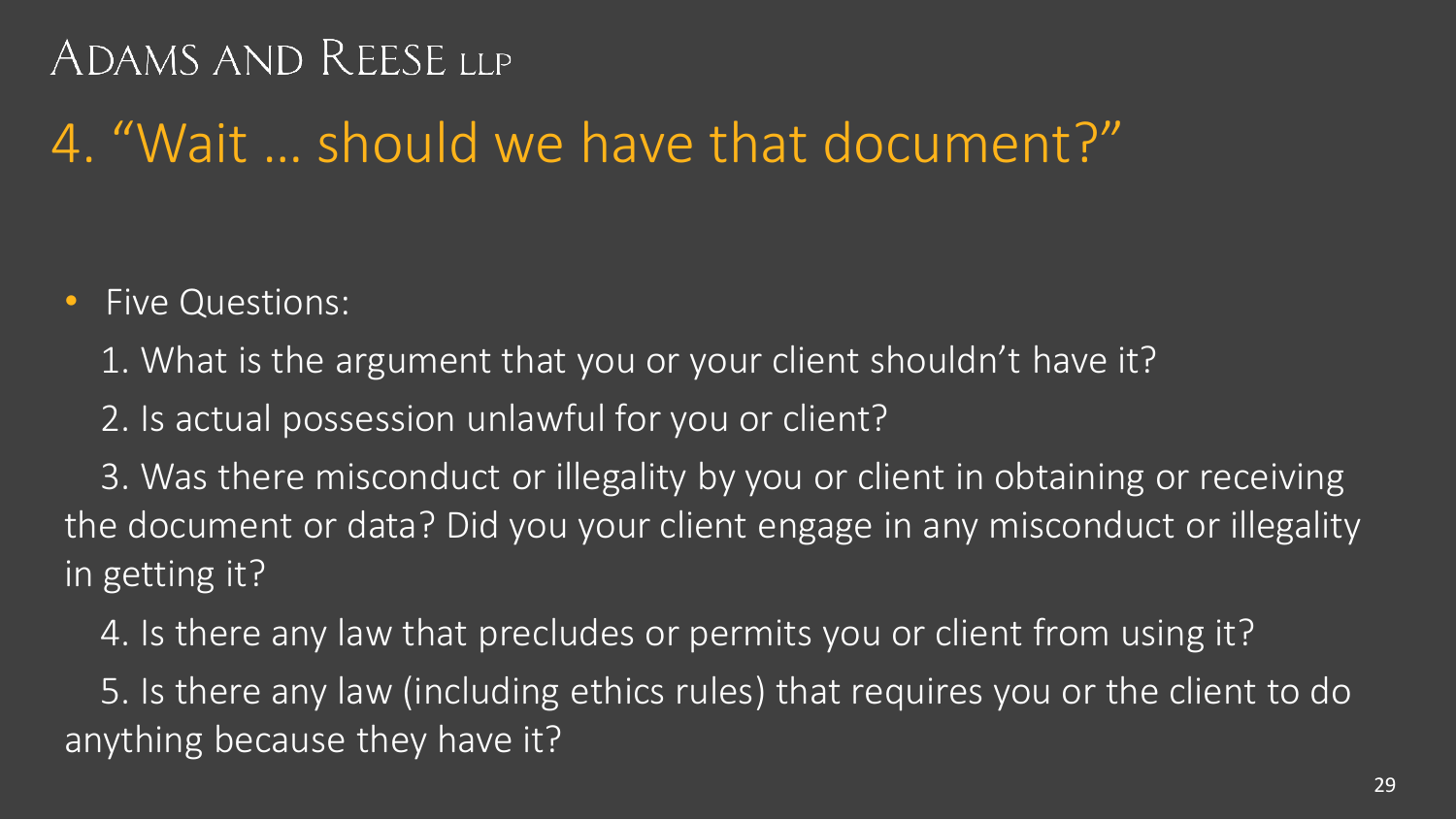4. "Wait … should we have that document?"

- Four *Rules of the Road*:
	- 1. Get help.
	- 2. Move very carefully.
	- 3. Fully document your steps.
	- 4. Think creatively.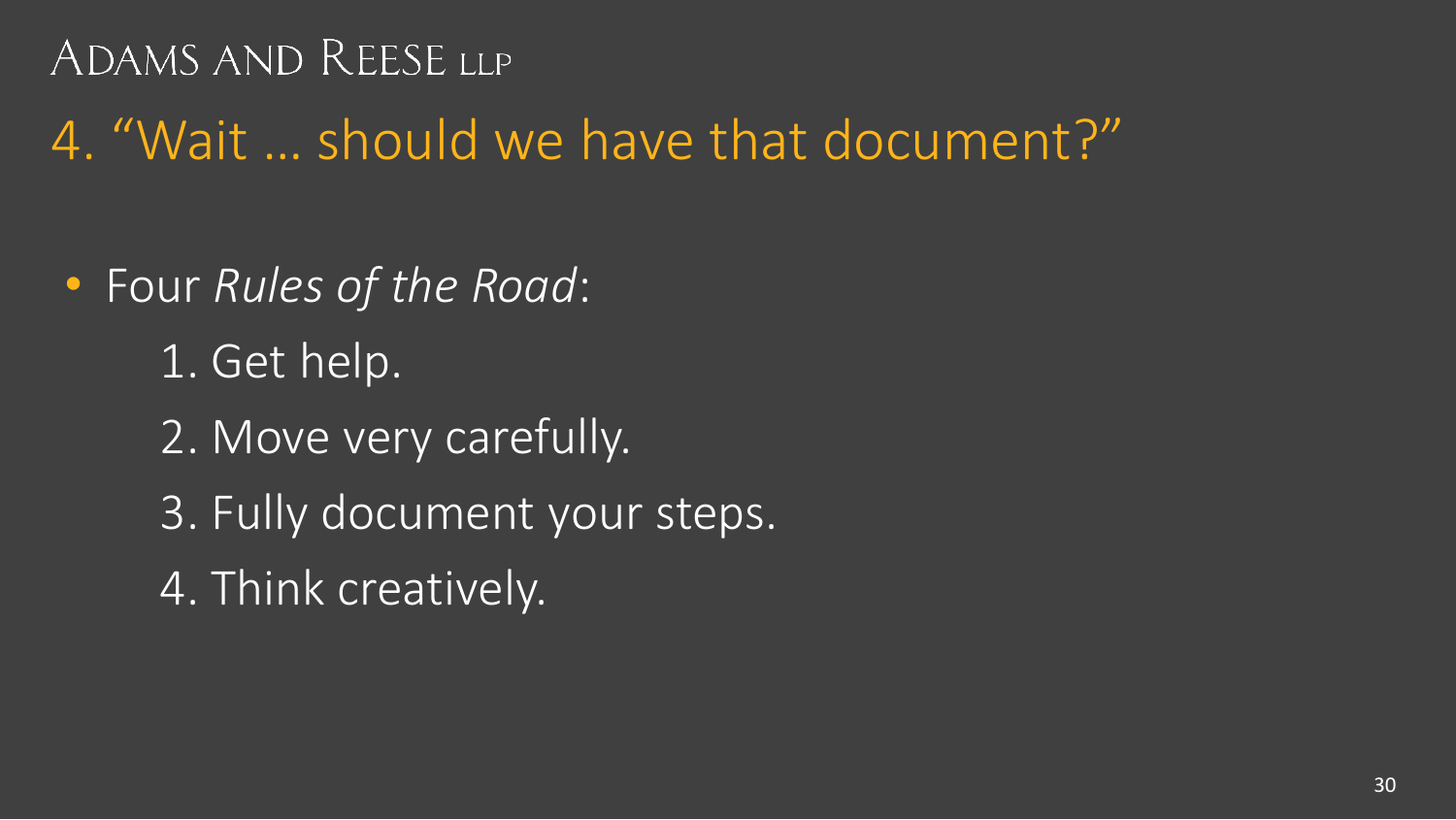The Top 10 Developments of the Last Year

### 3. "Don't worry, I'll represent you at the deposition."

# (Joint representation of party and non-party witness in deposition)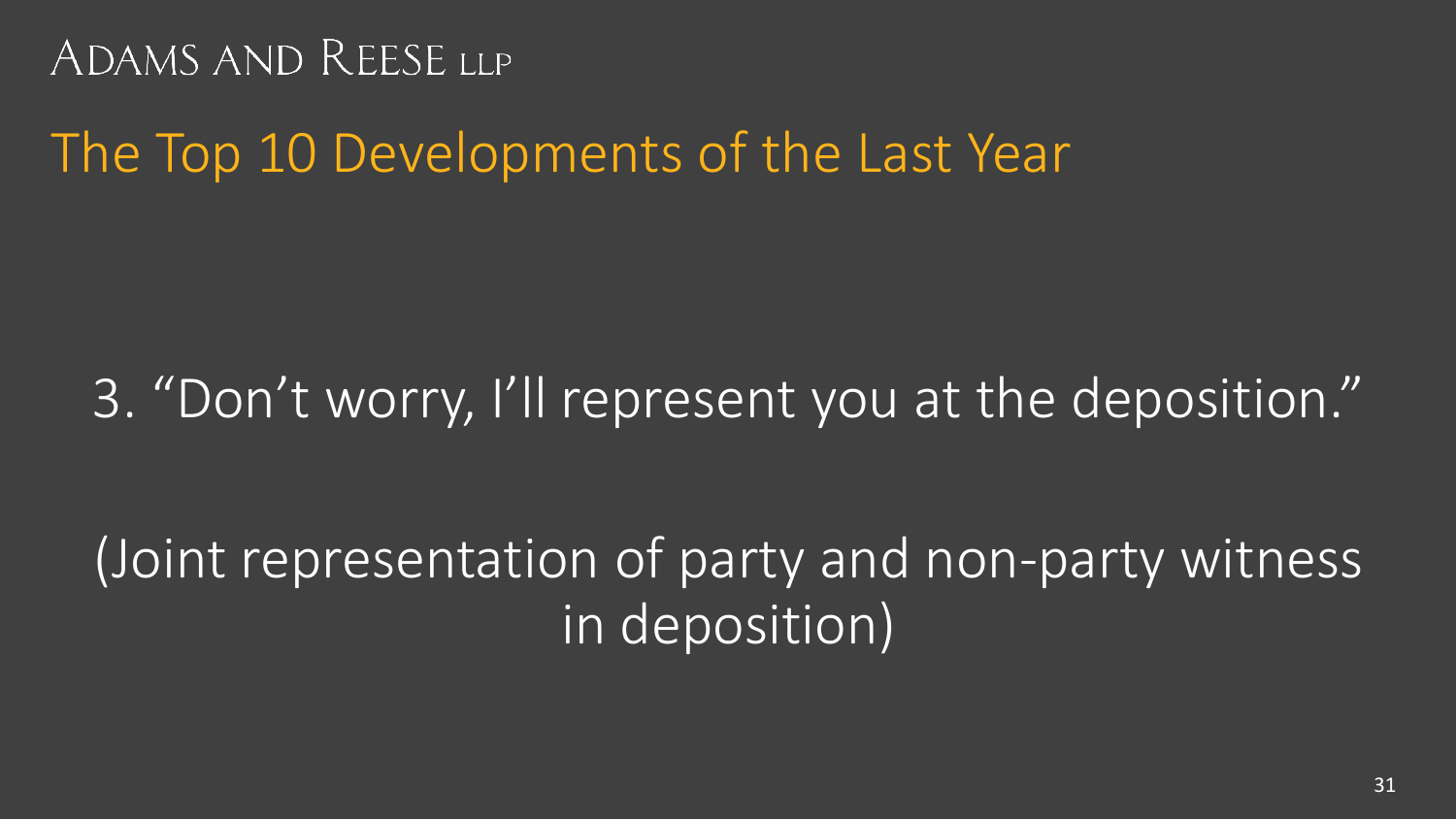3. "Don't worry, I'll represent you at the deposition."

- Joint representation of party and non-party witness in deposition
- Alaska Bar Ethics Op. 2020-01

*Question*: Lawyer represents party at deposition of third-party witness. During deposition break, lawyer and witness confer. When deposition resumes, lawyer announces lawyer is now representing witness. As deposition proceeds, lawyer instructs witness not to answer certain questions and occasionally recesses deposition to consult with witness.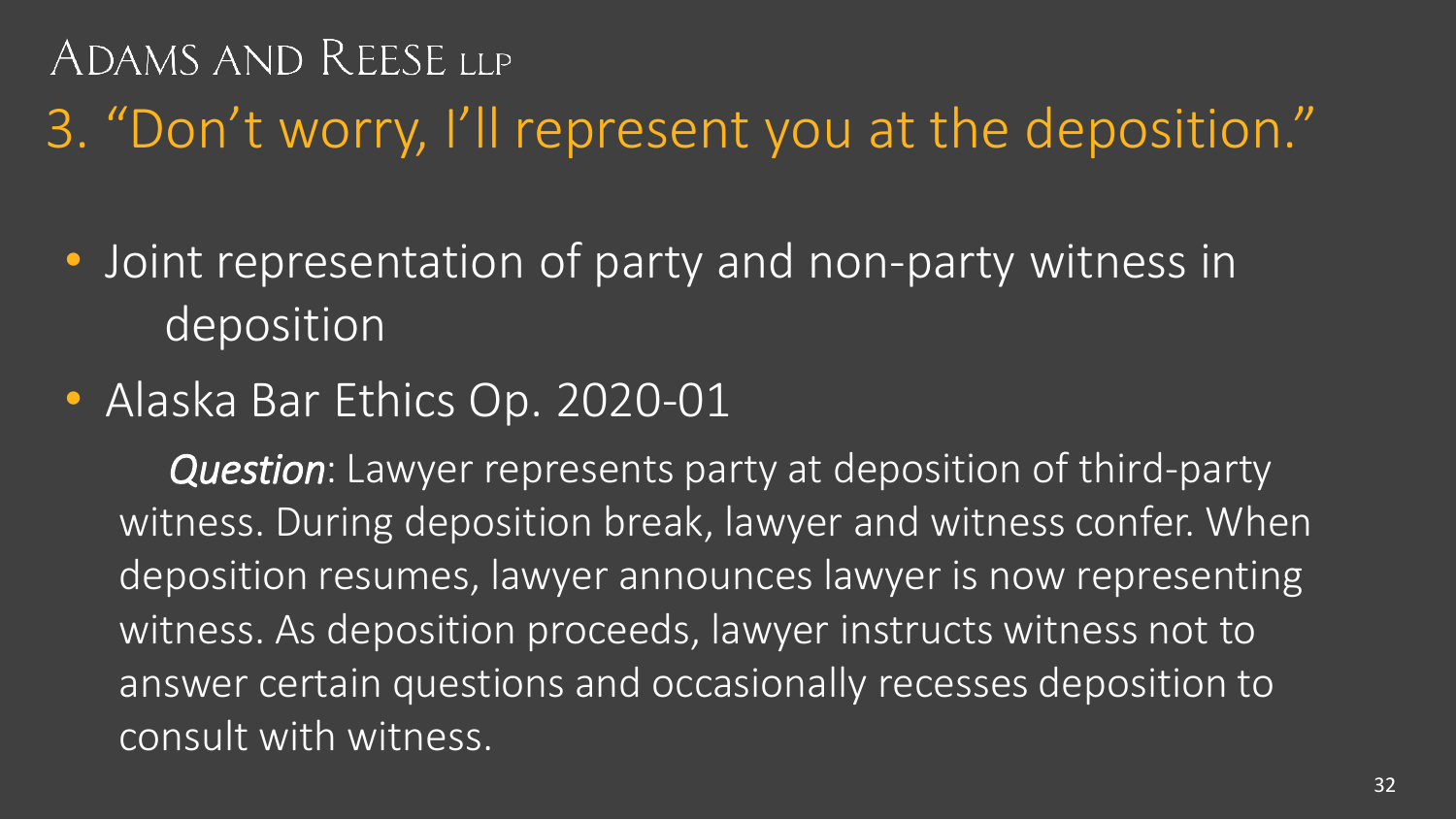# ADAMS AND REESE LLP 3. "Don't worry, I'll represent you at the deposition."

- *See also* Douglas R. Richmond, *Touring Deposition Conflicts by Rail*, 57 S. Tex. L. Rev. 81 (2015)
- And a related issue … *Wellons v. PNS Stores, Inc*., No. 18-CV-2913-DMS (S.D. Calif. May 11, 2020)
- Does lawyer for employer offering to represent employee in same litigation at no costs to employee = prohibited lawyer solicitation?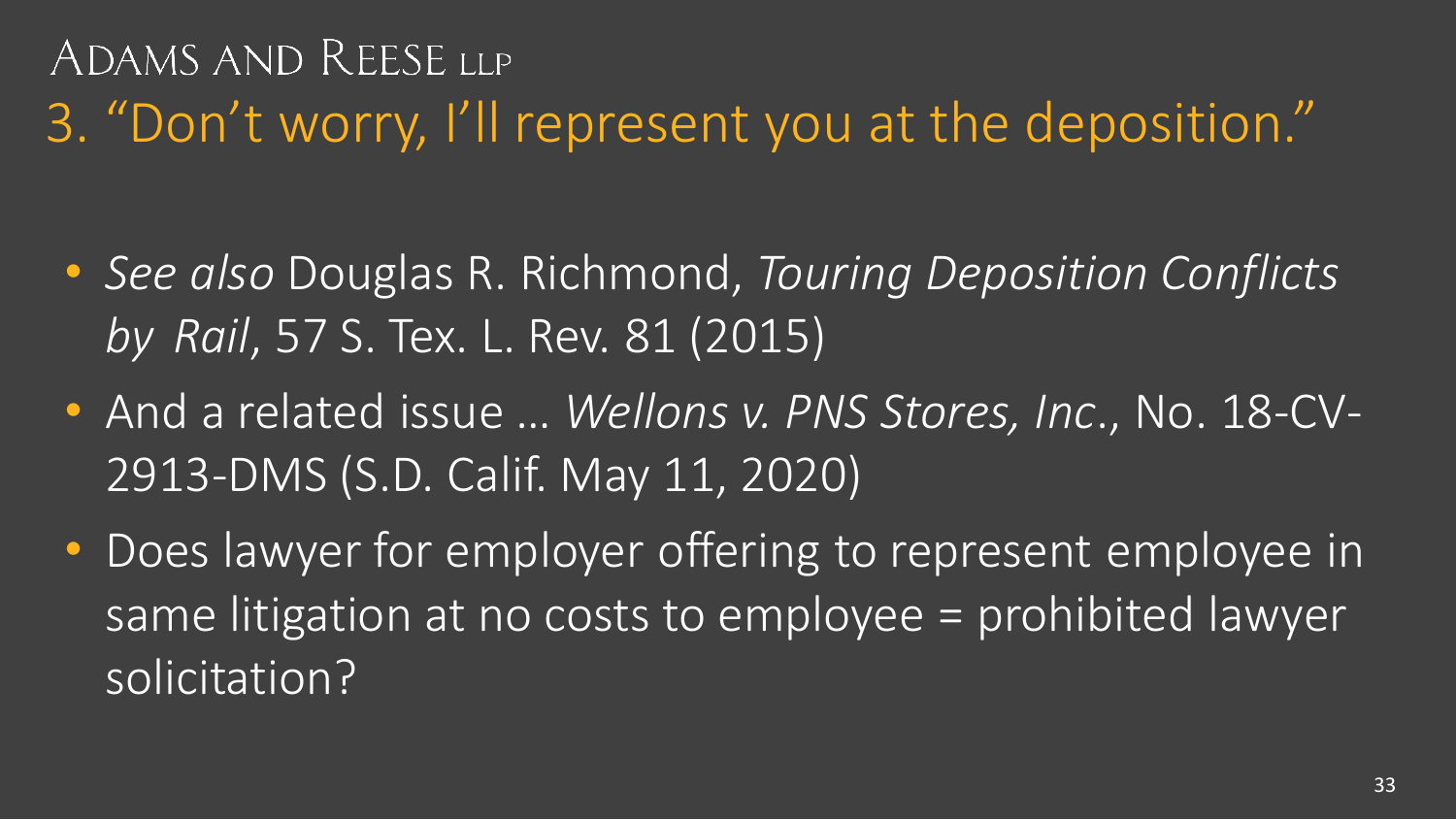The Top 10 Developments of the Last Year

2. "Sure, I can go with you to the grand jury."

(*Office of Disciplinary Counsel v. Baldwin*, 225 A.3d 817 (Penn. 2019))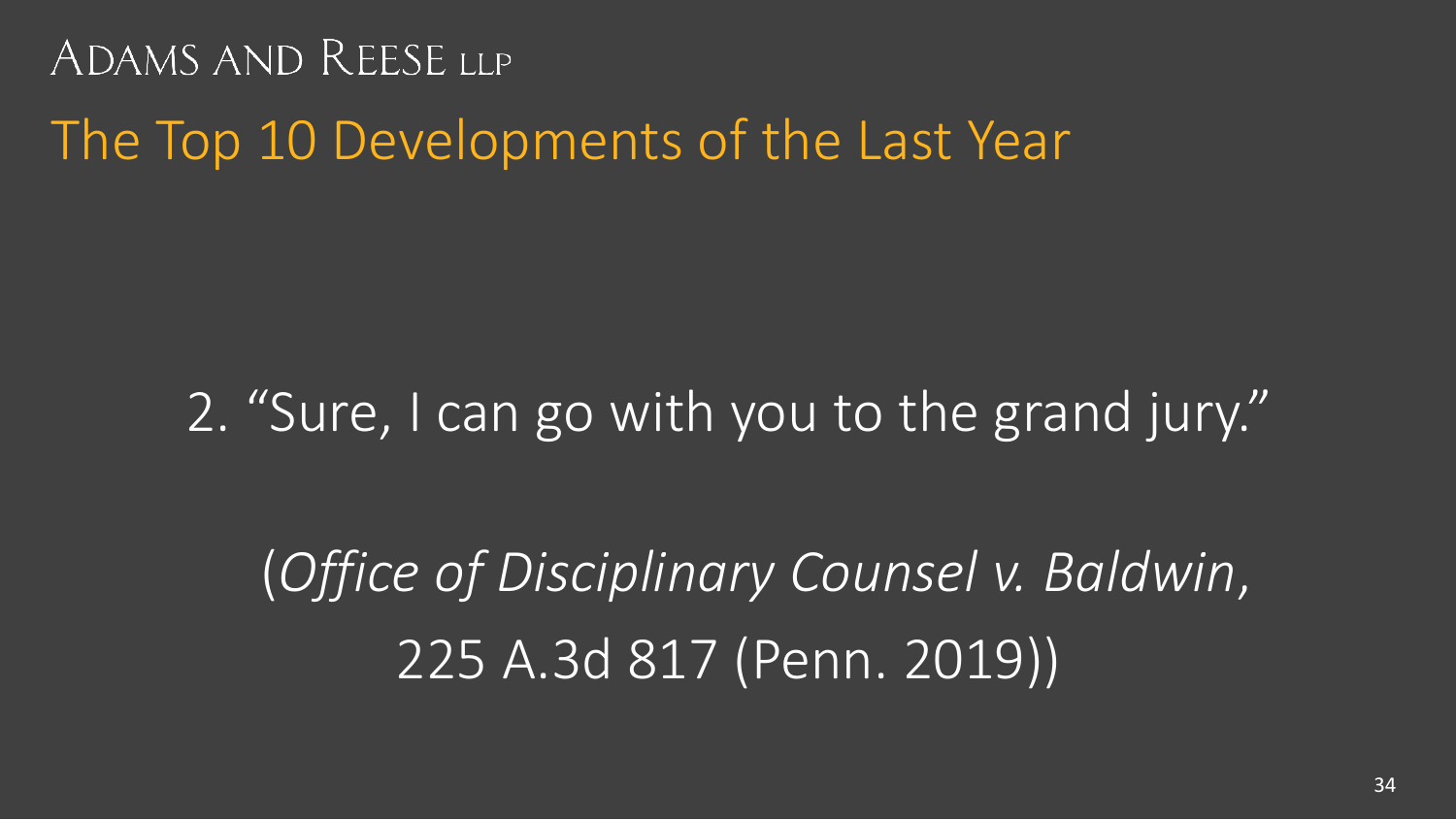ADAMS AND REESE LLP 2. "Sure, I can go with you to the grand jury."

- *Office of Disciplinary Counsel v. Baldwin*, 225 A.3d 817 (Penn. 2019)
- In-house counsel representation of organization employees
- GC of Penn State censured for representation of three college administrators in Sandusky grand jury investigation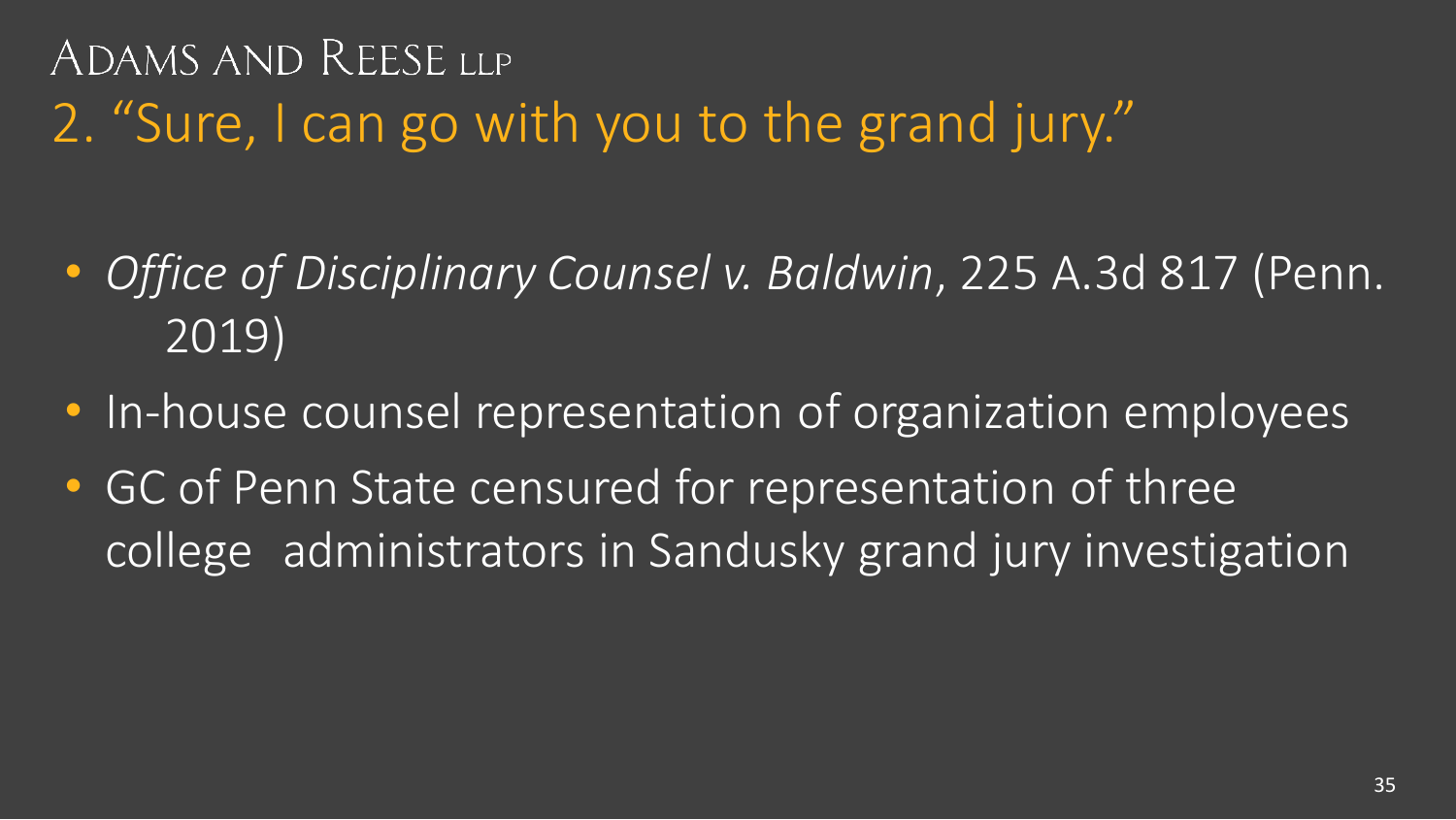### The Top 10 Developments of the Last Year

### 1. The many faces of cybersecurity

(A generous potpourri)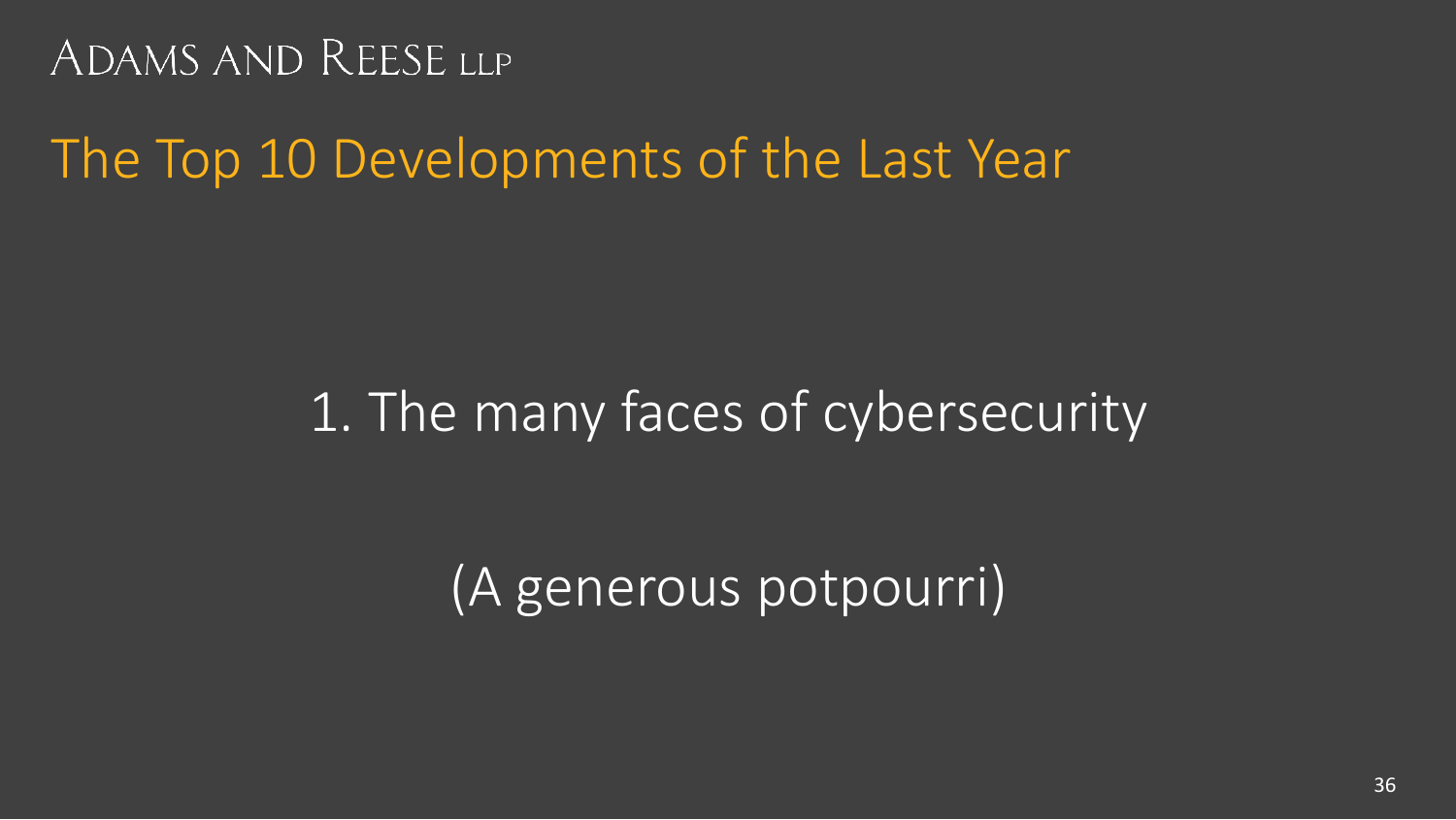# 1. The many faces of cybersecurity

- Pandemic cybersecurity
	- –Penn. Bar Ass'n Ethics Op. 2020-300 (April 10, 2020)
	- –Calif. State Bar Proposed Formal Ethics Op. Interim No. 16- 0002 (March 30, 2020)
- Ransomware
- USB drives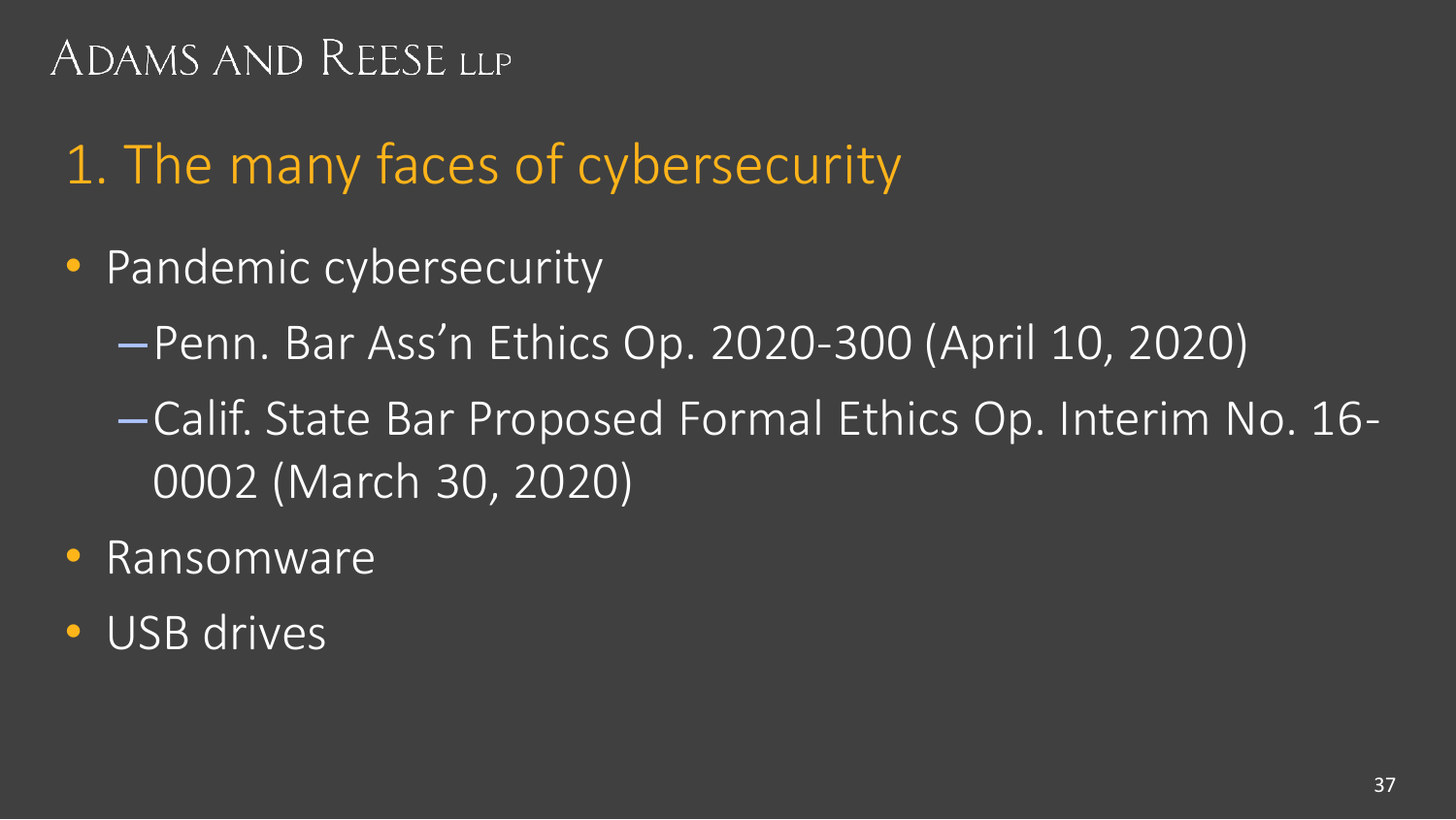# 1. The many faces of cybersecurity

Cases against law firms

- *Sorenson Impact Found. v. Holland & Knight, LLP* (Utah filed July 21, 2020)
	- –Complaint filed July 2020
	- –Firm sued over \$3.1M wire transfer sent to scammer's bank account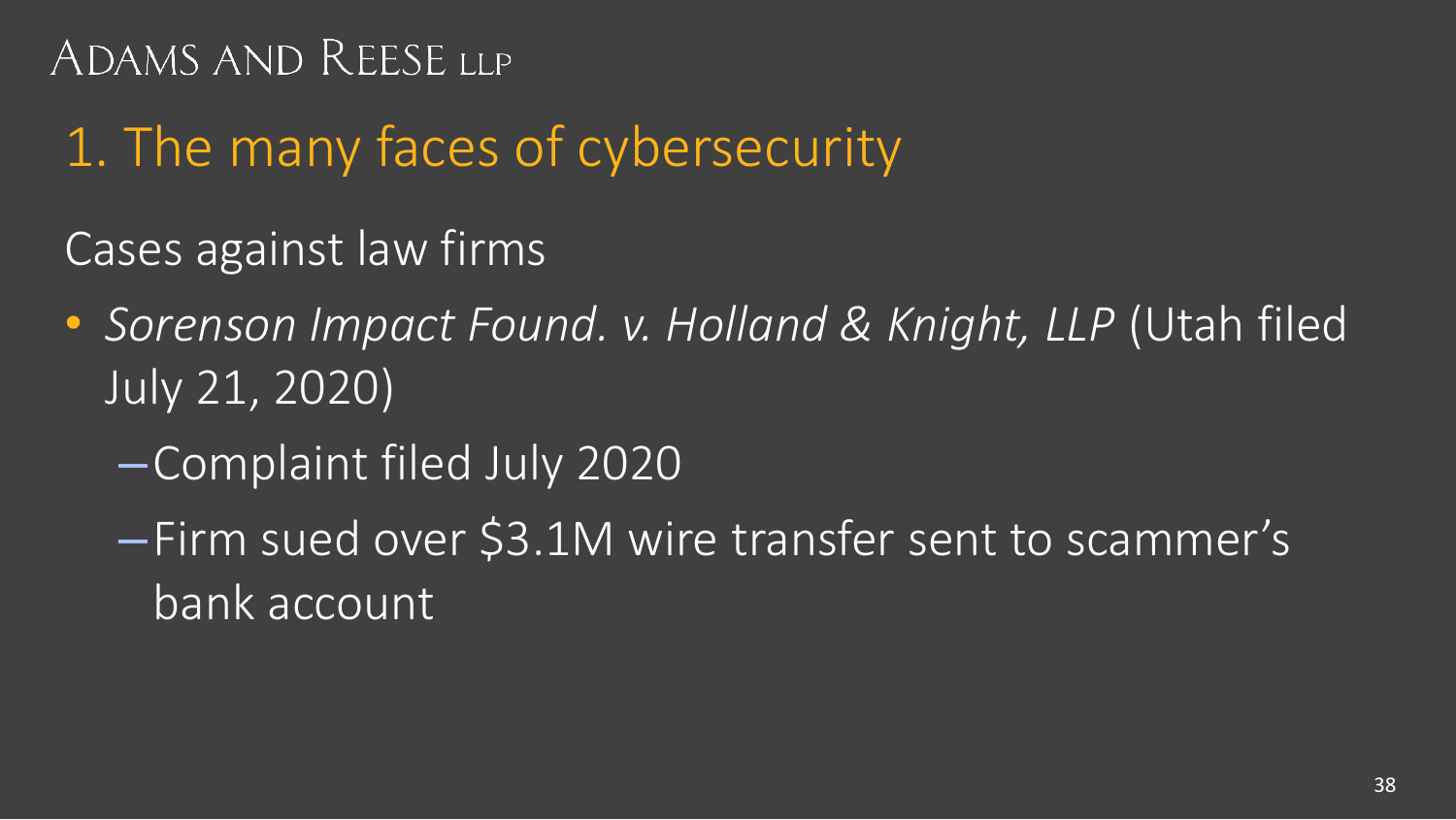## 1. The many faces of cybersecurity

Cases against law firms

- *Guo Wengui v. Clark Hill, PLC* (D. D.C. Feb. 20, 2020)
- District court held that Chinese dissident "successfully pleaded that the alleged mishandling of his information and subsequent cyberattack resulted in damages"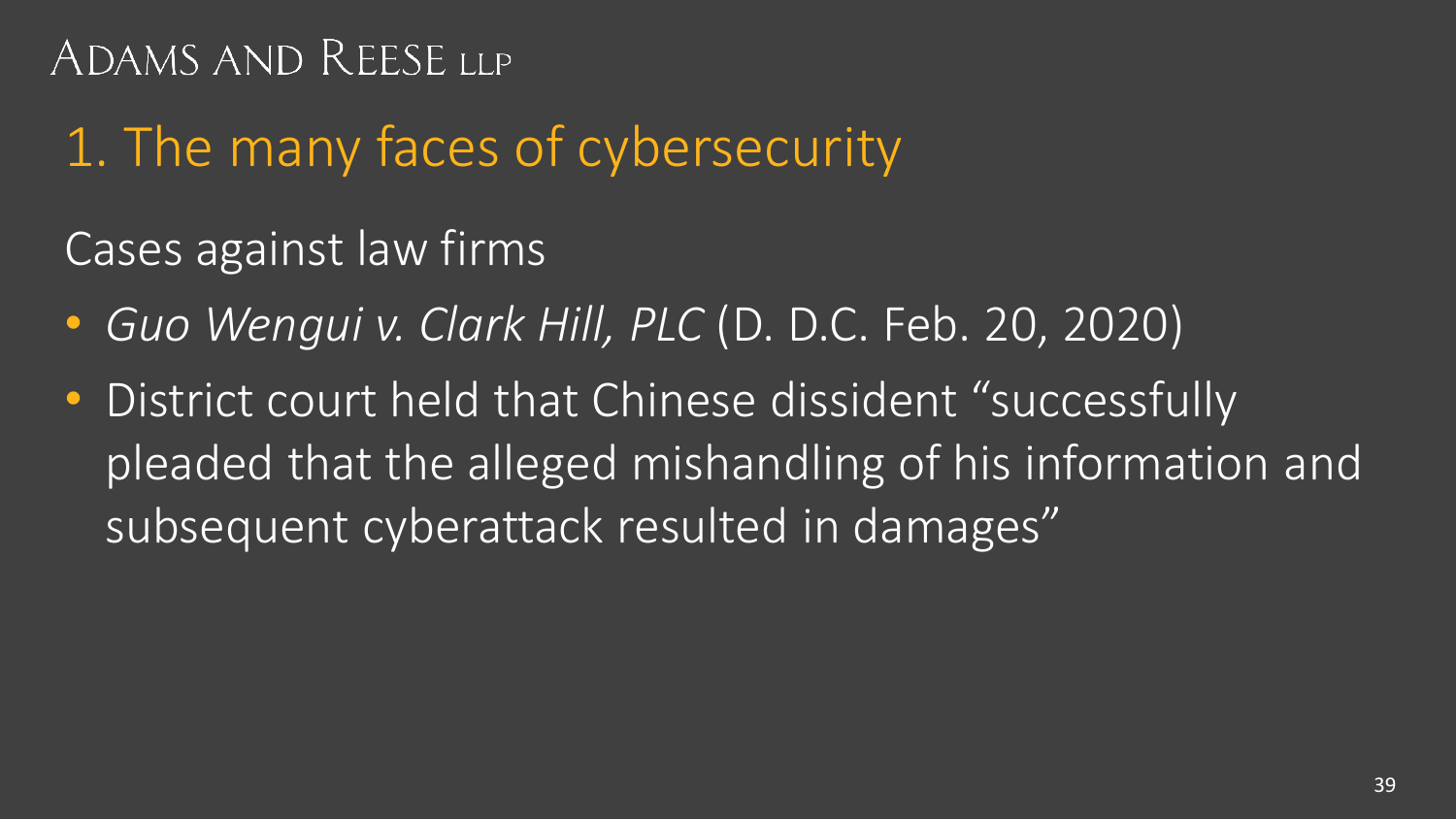# 1. The many faces of cybersecurity

Cases against law firms

- *Otto v. Catrow Law PLLC*, No. 19-0361, 2020 WL 7090529 (W. Va. Nov. 2, 2020)
- Divided state supreme court held no liability for law firm for failing to prevent phishing/spoofing scheme that led to loss of more than \$226K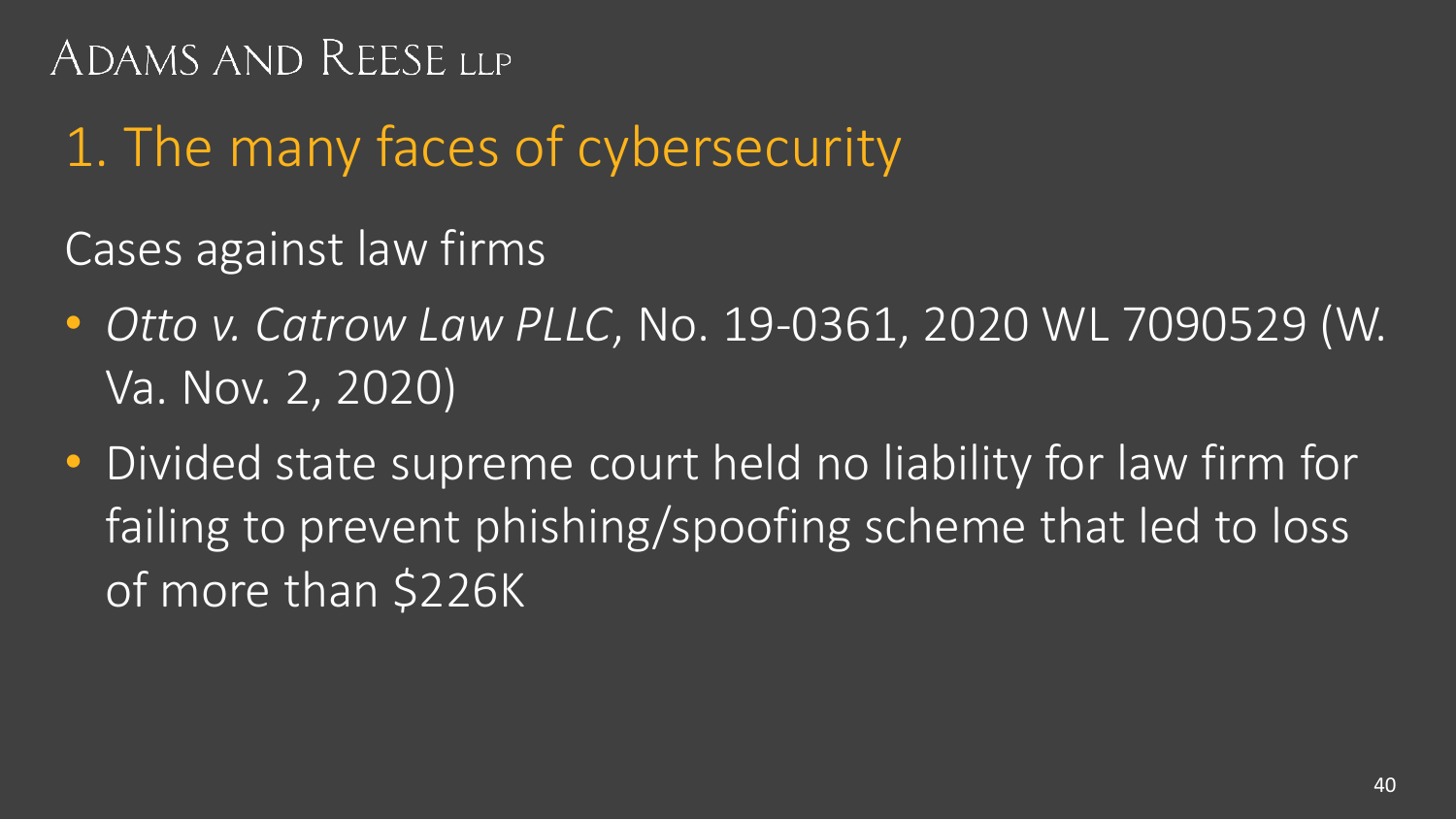## 1. The many faces of cybersecurity

Passwords, passwords, passwords.